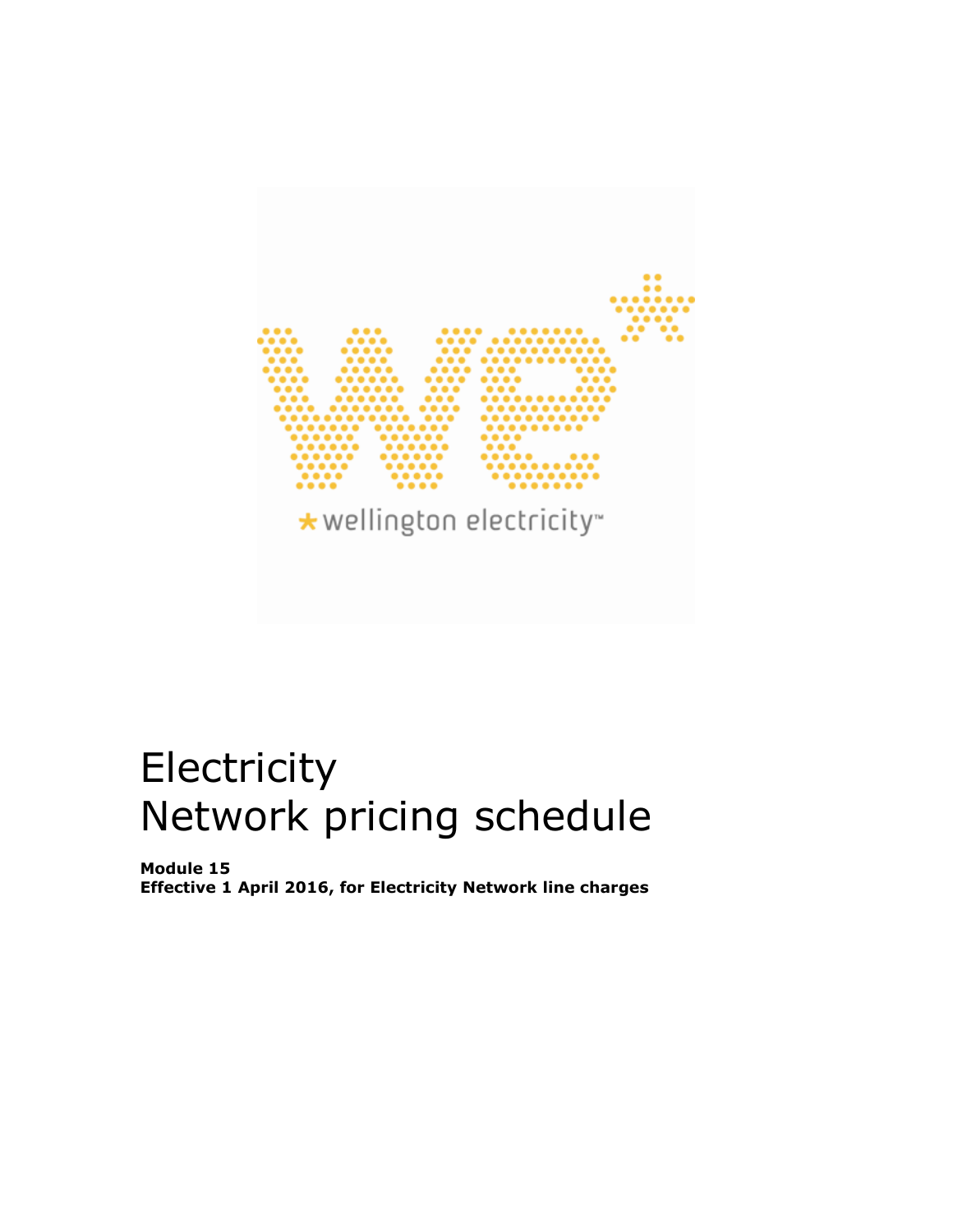

# **Contents**

| 1.           |                                                                 |  |
|--------------|-----------------------------------------------------------------|--|
| 1.1<br>1.1.1 |                                                                 |  |
| 1.1.2        |                                                                 |  |
| 1.1.3        |                                                                 |  |
| 1.1.4        |                                                                 |  |
| 1.1.5        |                                                                 |  |
| 1.1.6        |                                                                 |  |
| 1.1.7        |                                                                 |  |
| 1.1.8        |                                                                 |  |
|              |                                                                 |  |
| 2.           |                                                                 |  |
| 2.1          |                                                                 |  |
| 2.2          |                                                                 |  |
| 2.3          |                                                                 |  |
| 2.3          |                                                                 |  |
|              |                                                                 |  |
| 3.           | <b>GENERAL LOW VOLTAGE AND GENERAL TRANSFORMER CONNECTIONS9</b> |  |
| 3.1<br>3.2   |                                                                 |  |
| 3.3          |                                                                 |  |
| 3.4          |                                                                 |  |
| 3.5          |                                                                 |  |
| 3.6          |                                                                 |  |
|              |                                                                 |  |
| 4.           |                                                                 |  |
| 4.1          |                                                                 |  |
| 4.1.1        |                                                                 |  |
| 4.1.2        |                                                                 |  |
|              |                                                                 |  |
| 5.           | SMALL SCALE DISTRIBUTED GENERATION (SSDG) CHARGES  12           |  |
|              |                                                                 |  |
| 6.<br>6.1    |                                                                 |  |
| 6.2          |                                                                 |  |
| 6.2.1        |                                                                 |  |
| 6.2.2        |                                                                 |  |
| 6.3          |                                                                 |  |
| 6.3.1        |                                                                 |  |
| 6.3.2        |                                                                 |  |
| 6.3.3        |                                                                 |  |
| 6.4          |                                                                 |  |
|              |                                                                 |  |
|              |                                                                 |  |
|              |                                                                 |  |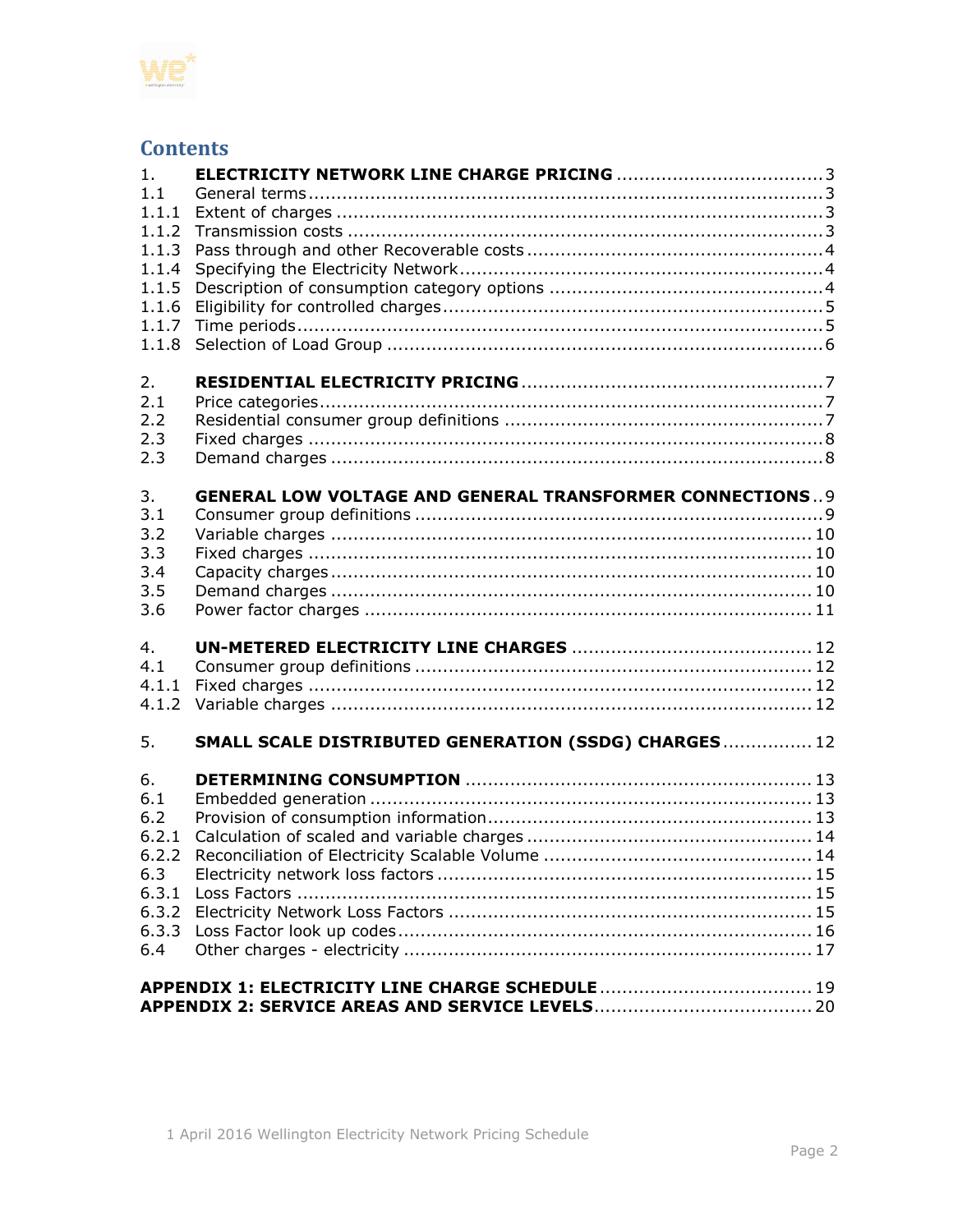

#### <span id="page-2-0"></span>**1. ELECTRICITY NETWORK LINE CHARGE PRICING**

Wellington Electricity's (WELL) standard Network Line Charges are designed to cover the cost of the infrastructure employed to deliver retailer electricity over WELL's electricity network to consumer's homes and businesses to a standard and quality set by regulation.

The network line charges applicable to the WELL network are included in Appendix 1. These prices are based on the default price path regulations administered by the Commerce Commission.

#### <span id="page-2-1"></span>**1.1 General terms**

- (a) For full details of the conditions of connection to and conveyance across WELL's network, please refer to the "Use of Network Agreement".
- <span id="page-2-2"></span>(b) Times stated in this module are New Zealand Daylight Time unless otherwise specified.

#### **1.1.1 Extent of charges**

- (a) All charges exclude the provision of Metering Equipment or Load Management equipment which is located at the Point of Connection to the Electricity Network.
- (b) All charges exclude the cost of the End-Consumer Fittings.
- (c) All charges are exclusive of Goods and Services Tax (GST).

#### <span id="page-2-3"></span>**1.1.2 Transmission costs**

Transpower, the National Grid owner/operator charges its costs for its high voltage transmission to distribution companies like WELL.

- (a) All charges exclude loss constraint excess payments (loss rental rebates) and ancillary service charges. WELL will distribute (or invoice as the case may be) these amounts to Retailers. The amounts will be distributed or charged to Retailers in proportion to their share of the kWh volumes reconciled each month across the Network.
- (b) Wellington Electricity will charge a transmission administration fee of \$13,875 per month. The fee will be allocated to Retailers in proportion to their share of the kWh volumes reconciled each month across the Network.
- (c) Transmission costs are passed onto End-Consumers through WELL's Network Lines Charges.

Transmission costs also come in the form of Avoided Cost of Transmission (ACOT) payments which WELL makes to distributed generators with an injection capacity of 200kVA or greater on WELL's network, in circumstances where payments to Transpower have been avoided or reduced. WELL pass these charges on to consumers at cost.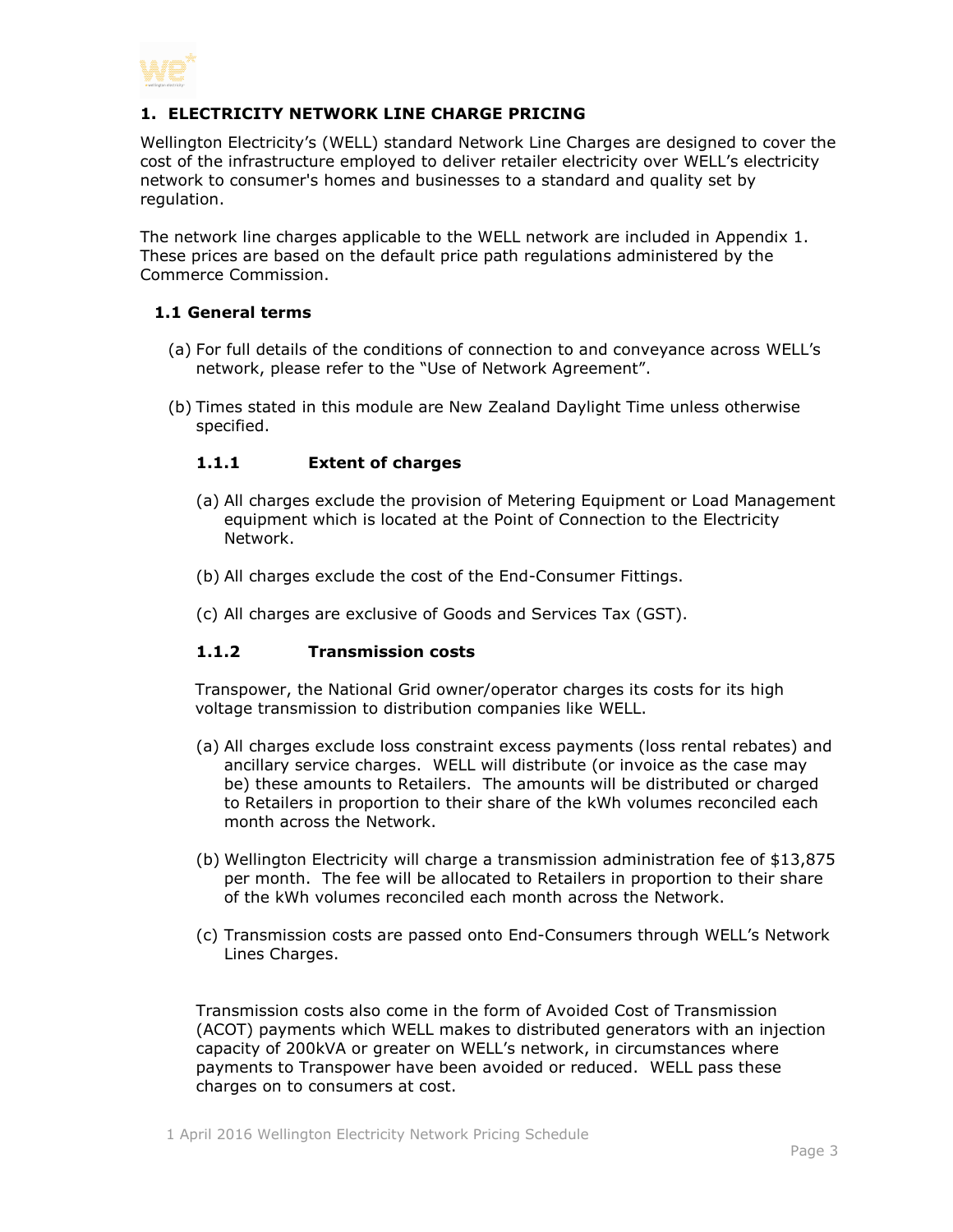<span id="page-3-0"></span>

#### **1.1.3 Pass through and other Recoverable costs**

These costs are made up of council rates, regulatory levies and other recoverable costs:

#### **1.1.3.1 Council utility charges**

Local Council rates levied on Wellington Electricity are included in our prices to End-Consumers and are passed through at cost.

#### **1.1.3.2 Regulatory Levies**

Levies from the Commerce Commission, Electricity Authority and Electricity and Gas Complaints Commission are included in our prices to consumers and are passed through at cost.

#### **1.1.3.3 Other Recoverable costs**

Other recoverable costs include items such as wash-ups and incentives which are allowed to be recovered through prices under the Electricity Distribution Services Default Price-Quality Path Determination 2012.

#### <span id="page-3-1"></span>**1.1.4 Specifying the Electricity Network**

The location of the Electricity Network that End-Consumers are supplied from is determined by the relevant Transmission Grid Exit Point on the network.

"Grid Exit Point" (GXP) means the point on the electricity transmission system at which the distribution network is connected.

The GXPs are shown in the table below:

| <b>Wellington</b><br><b>Electricity Network</b> | <b>GXP</b><br><b>Location</b> |
|-------------------------------------------------|-------------------------------|
|                                                 | Haywards                      |
|                                                 | Melling                       |
|                                                 | Gracefield                    |
|                                                 | <b>Upper Hutt</b>             |
|                                                 | Takapu Rd                     |
|                                                 | Pauatahanui                   |
|                                                 | Wilton                        |
|                                                 | Central Park                  |
|                                                 | Kaiwharawhara                 |

#### <span id="page-3-2"></span>**1.1.5 Description of consumption category options**

Various pricing options are available for different meter configurations within Load Groups. The following options are used within the pricing schedules (not all options are available in all Load Groups);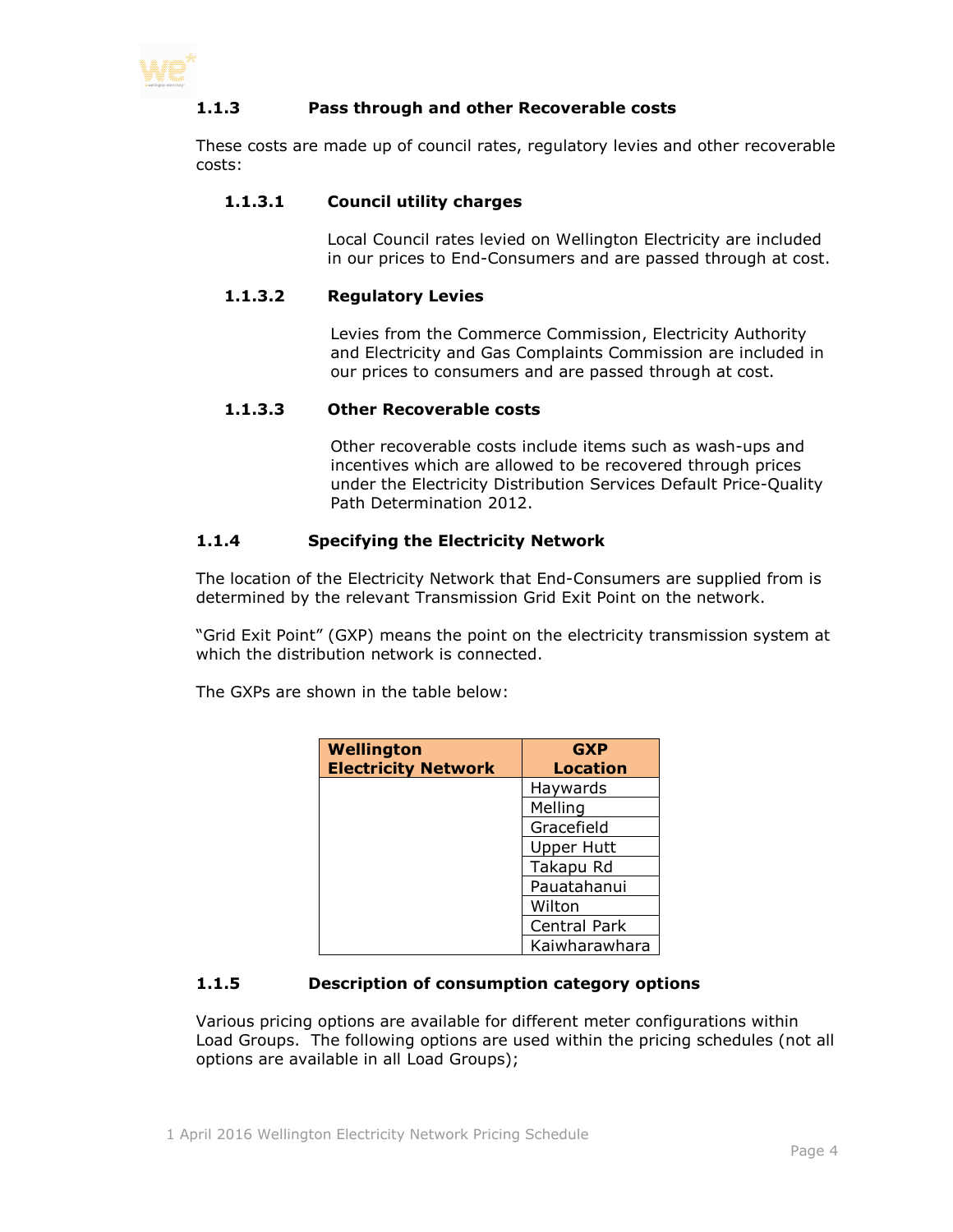

| <b>Consumption</b><br>category           | <b>Consumption</b><br>code | <b>Details</b>                                                                                                                                                                                                                            |
|------------------------------------------|----------------------------|-------------------------------------------------------------------------------------------------------------------------------------------------------------------------------------------------------------------------------------------|
| Controlled                               | <b>CTRL</b>                | Can be controlled at any time for a maximum of five hours in<br>any 24 hour period. Only available to load permanently wired<br>to a separate meter (refer to 1.1.6 for eligibility for<br>controlled charges).                           |
| All inclusive<br>controlled              | <b>AICO</b>                | A 24 hour supply with associated appliances that can be<br>controlled at any time for a maximum of five hours in any 24<br>hour period. Any storage water or space heating on this<br>charge must be controlled - refer to section 1.1.6. |
| Night supply<br>only                     | <b>NITE</b>                | Controlled option with power between the hours 11pm -<br>7am.                                                                                                                                                                             |
| Electric<br>vehicle night<br>supply only | <b>EVNITE</b>              | Controlled option with power between the hours 9pm - 7am.<br>This option is only available for owners of electric vehicles<br>with a battery size of 12kWh and above. Consumers can't be<br>on both NITE and EVNITE options.              |
| 24 hr<br>uncontrolled                    | 24UC                       | 24 hour supply uncontrolled.                                                                                                                                                                                                              |

#### <span id="page-4-0"></span>**1.1.6 Eligibility for controlled charges**

Eligibility for either the 'AICO' or 'CTRL' charge is conditional on a hot water cylinder with a capacity in excess of 50 litres being permanently wired into WELL's load management system. The hot water cylinder may be substituted with appliances of a similar rating and load profile such as air conditioning units, swimming or spa pool heaters, electric kilns or storage heating at WELL's discretion.

Only owners of Electric Vehicles (EV) with a battery size of 12kWh and above who also have a smart meter are eligible for the EVNITE option. Only PHEV and registered electric vehicles qualify for this option. Scooters or bikes do not qualify. This option allows an extended night time period from 9pm to 7am which allows consumers a longer time period where all household load will be on this option. End-Consumers can be on either the EVNITE rate or NITE only rate but not on both over the same period of time. Consumers who would like to take advantage of this price plan will need to contact their Retailer and provide proof of ownership and associated address for supply. The EV night option is limited to residential consumers.

#### <span id="page-4-1"></span>**1.1.7 Time periods**

The time periods used in the pricing schedules are defined in the following table.

| <b>Period</b>              | Wellington     |
|----------------------------|----------------|
| Night only                 | 11:00pm-7:00am |
| Electric vehicle night     | 9:00pm-7:00am  |
| On-peak demand (Weekdays   | 7:30am-9:30am  |
| including public holidays) | 5:30pm-7:30pm  |
|                            |                |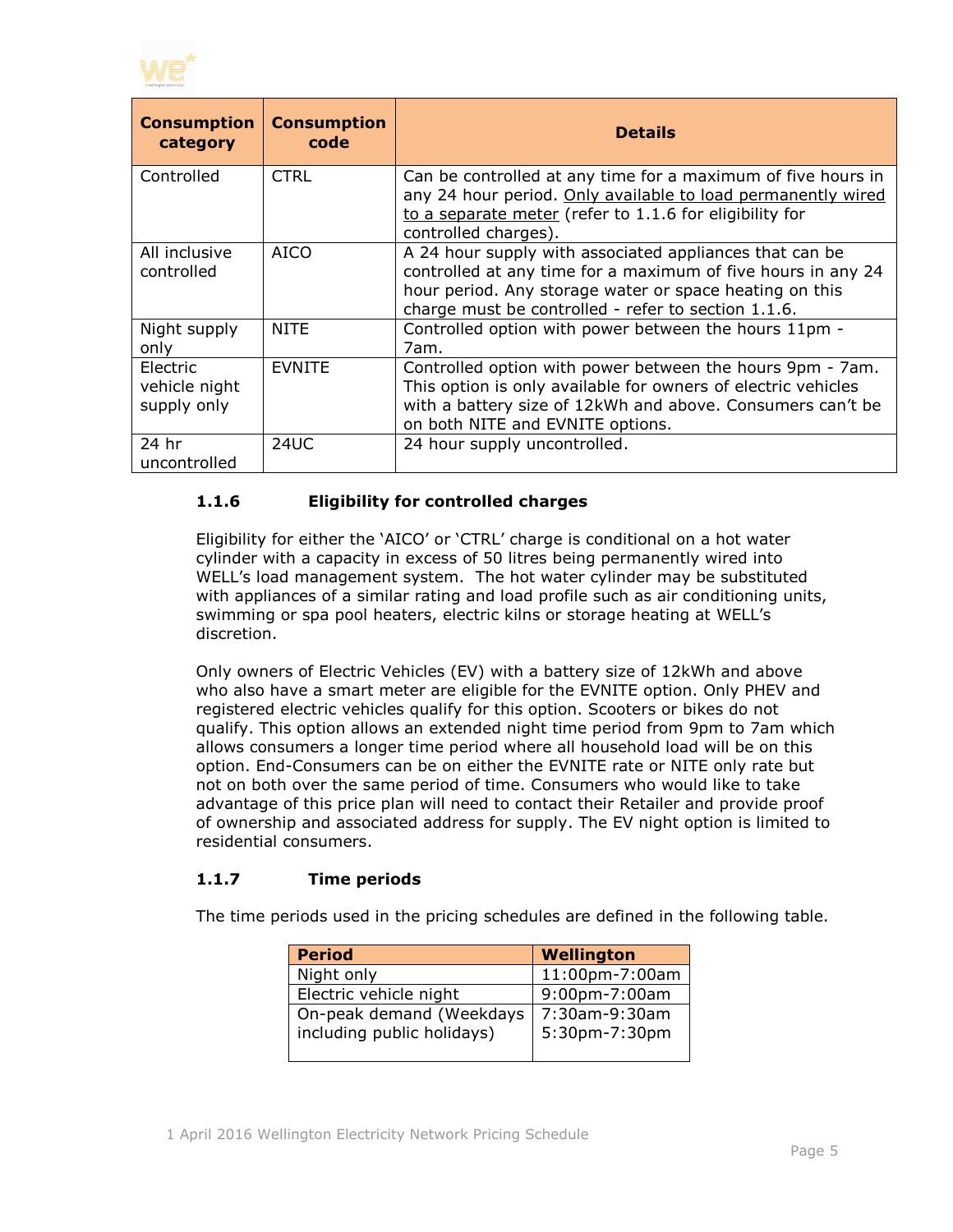<span id="page-5-0"></span>

#### **1.1.8 Selection of Load Group**

This year WELL changed its pricing structures to make it less complex for consumers. The structure of our pricing has changed but the Consumer Group options are still relevant.

- (a) The Load Group for Residential End-Consumers may be requested by the Retailer in accordance with the requirements of this pricing module for the various consumption options. The consumption options are explained further in section 2.
- (b) The Load Group for all other Points of Connection will be set by WELL based on the criteria set out in this pricing module.
- (c) Where an End-Consumer requests a new, or an upgrade to, their Point Of Connection that requires or brings forward capital expenditure, Wellington Electricity may apply non-standard charges other than those outlined in Appendix 1. Refer to Wellington Electricity's Customer Contributions Policy at <http://www.welectricity.co.nz/disclosures/customer-contributions/> for this pricing information.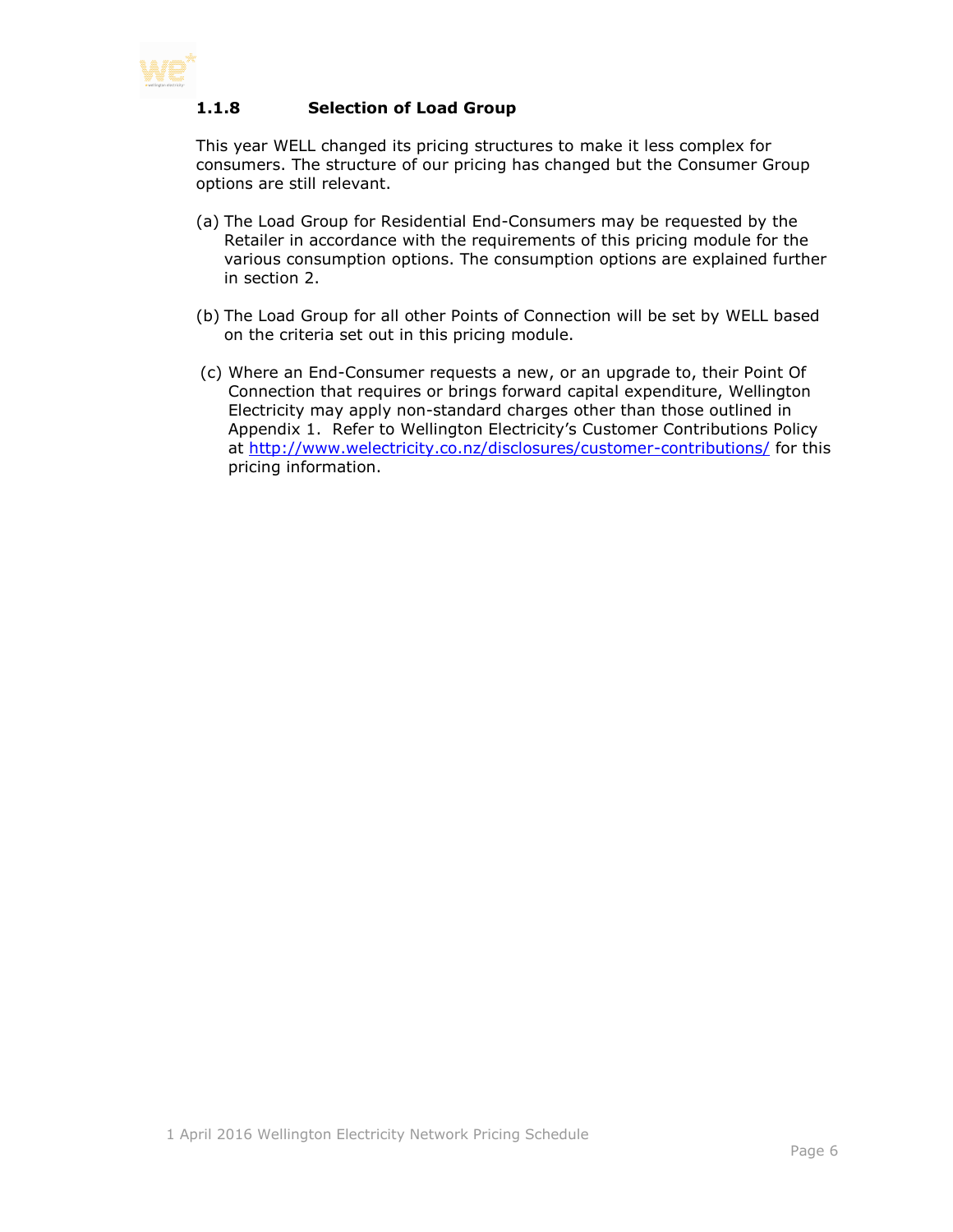

#### <span id="page-6-0"></span>**2. RESIDENTIAL ELECTRICITY PRICING**

This section applies to all Residential End-Consumers in a private dwelling not normally used for any business activity.

#### <span id="page-6-1"></span>**2.1 Price categories**

The following table summarises the Price Categories for this group of End-Consumers, based on standard tariffs, which are applicable to residential End-Consumers.

| <b>Pricing Category</b> | <b>Description</b>                                 |
|-------------------------|----------------------------------------------------|
| Low User                | Permanent place of residence low user tariffs      |
| Standard User           | Permanent place of residence standard user tariffs |

A Low User is a residential consumer who consumes 8000 kWh or less per year at their primary place of residence and who is on a low user residential retailer price option. A Standard User is a residential consumer who consumes more than 8000 kWh per year and who is on a standard user residential retailer price option.

If WELL is satisfied that the "Low User" Price Category has been incorrectly allocated to an End-Consumer's ICP (that is, the End-Consumer does not meet the criteria for the Low Usage Price Category) it may reassign the End-Consumer to the "Standard User" category and retrospectively apply billing adjustments. The same applies in the case of End-Consumers on the "Standard User" price category reassigned to the "Low User" Price Category.

#### <span id="page-6-2"></span>**2.2 Residential consumer group definitions**

The price schedule in Appendix 1 illustrates how prices have been presented in previous periods compared with those effective 1 April 2016. Previously, WELL presented the residential section of its price schedule based on the type of meter set-up. This year WELL has consolidated these to make the schedule less complex for End-Consumers. The meter set-up options, which are supplied by the Retailer remain unchanged. Below is a table that illustrates the meter set-up options available:

| <b>Consumption</b><br>Code | <b>Consumer</b><br>group | <b>Consumer</b><br>group | <b>Consumer</b><br>group | <b>Consumer</b><br>group | <b>Consumer</b><br>group | <b>Consumer</b><br>group |
|----------------------------|--------------------------|--------------------------|--------------------------|--------------------------|--------------------------|--------------------------|
| <b>FIXD</b>                |                          |                          |                          |                          |                          |                          |
| <b>24UC</b>                |                          |                          |                          |                          |                          |                          |
| <b>AICO</b>                |                          |                          |                          |                          |                          |                          |
| <b>CTRL</b>                |                          |                          |                          |                          |                          |                          |
| <b>NITE</b>                |                          |                          |                          |                          |                          |                          |
| <b>EVNITE</b>              |                          |                          |                          |                          |                          |                          |

#### **Consumer Groups 1 and 2**

In this set up there will typically be one meter with two active registers, with no ability for any load control. One register will measure the volume during the day ('24UC') and the other will measure the volume during night periods ('NITE'/'EVNITE'). Here WELL will expect to receive volume under both the '24UC'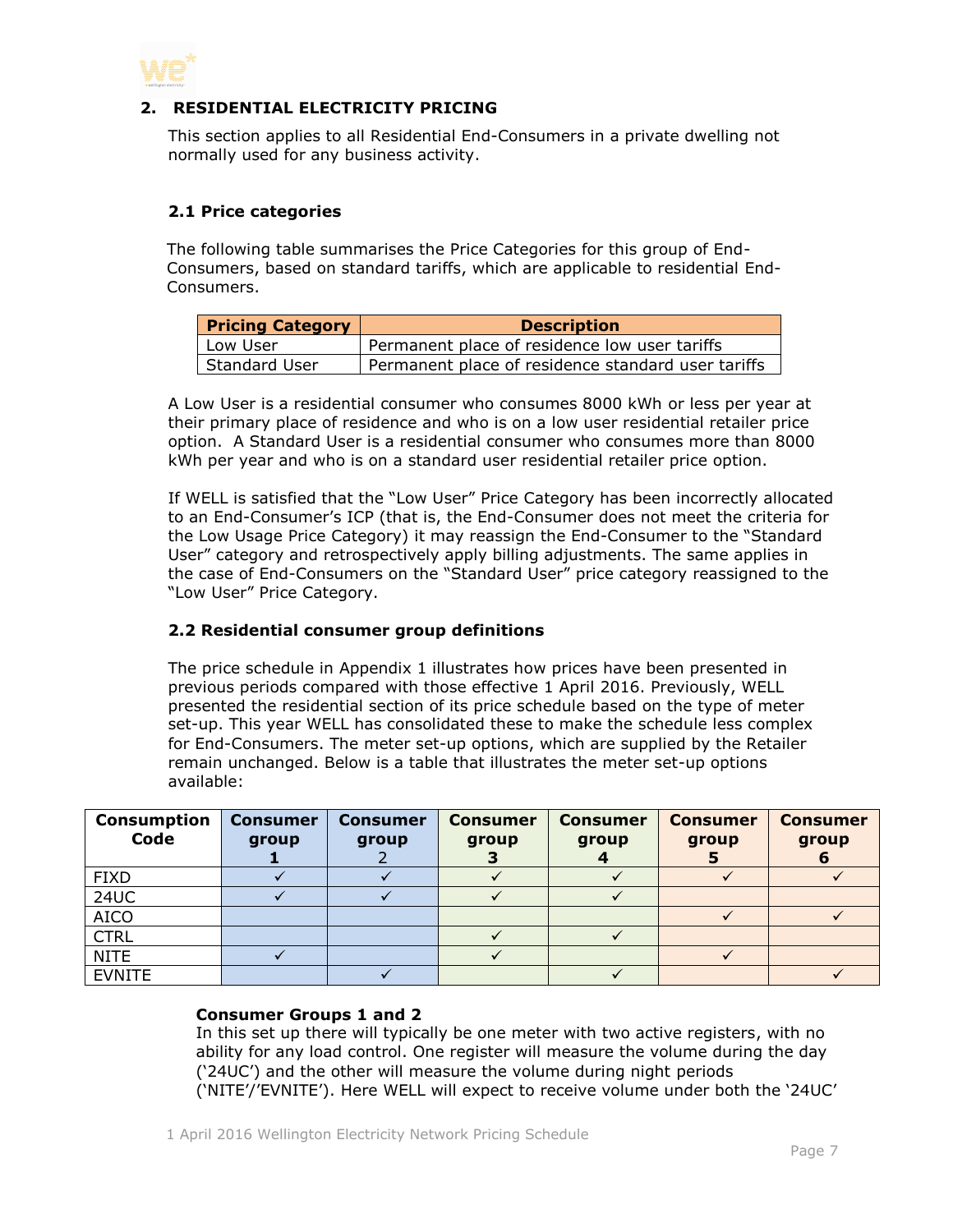

and 'NITE'/'EVNITE' codes. The 'EVNITE' option is only available if the consumer has a smart meter.

#### **Consumer Groups 3 and 4**

In this set up, under a legacy meter setup there will typically be two meters. One meter has two active registers which measures the day and night volumes. The second meter will typically measure the controlled load which is activated by a ripple relay signal. For those customers with a smart meter there will likely be only one meter with three registers. Under these groups WELL will expect to receive volume for '24UC', 'CTRL' and 'NITE'/'EVNITE'.

#### **Consumer Groups 5 and 6**

In this set up there will typically be one meter with two active registers. One register will measure the volume during the day, ('AICO'), which will include any load control activated by a ripple relay. The second register will measure the volume during the night ('NITE'/'EVNITE'). The night time hours are specified in section 1. In this type of set up the controlled load is not separately wired to a meter. Here WELL will expect to receive volume under both the 'AICO' and 'NITE'/'EVNITE' codes. The 'EVNITE' option is only available if the consumer has a smart meter.

Consumption submitted on a consumption code that is not appropriate for the Consumer group will be charged at a default rate equivalent to the highest variable charge applicable for that Consumer group.

#### <span id="page-7-0"></span>**2.3 Fixed charges**

(a) Different fixed charges apply to each Consumer group.

Electricity (Low Fixed Charge Tariff Option for Domestic Consumers) Regulation 2004 mandates a low fixed daily charge of 15 cents per day for Low Users. Standard Users however have a fixed daily charge of \$1.10 per day.

#### <span id="page-7-1"></span>**2.4 Demand charges**

Residential customers do not currently have a demand charge.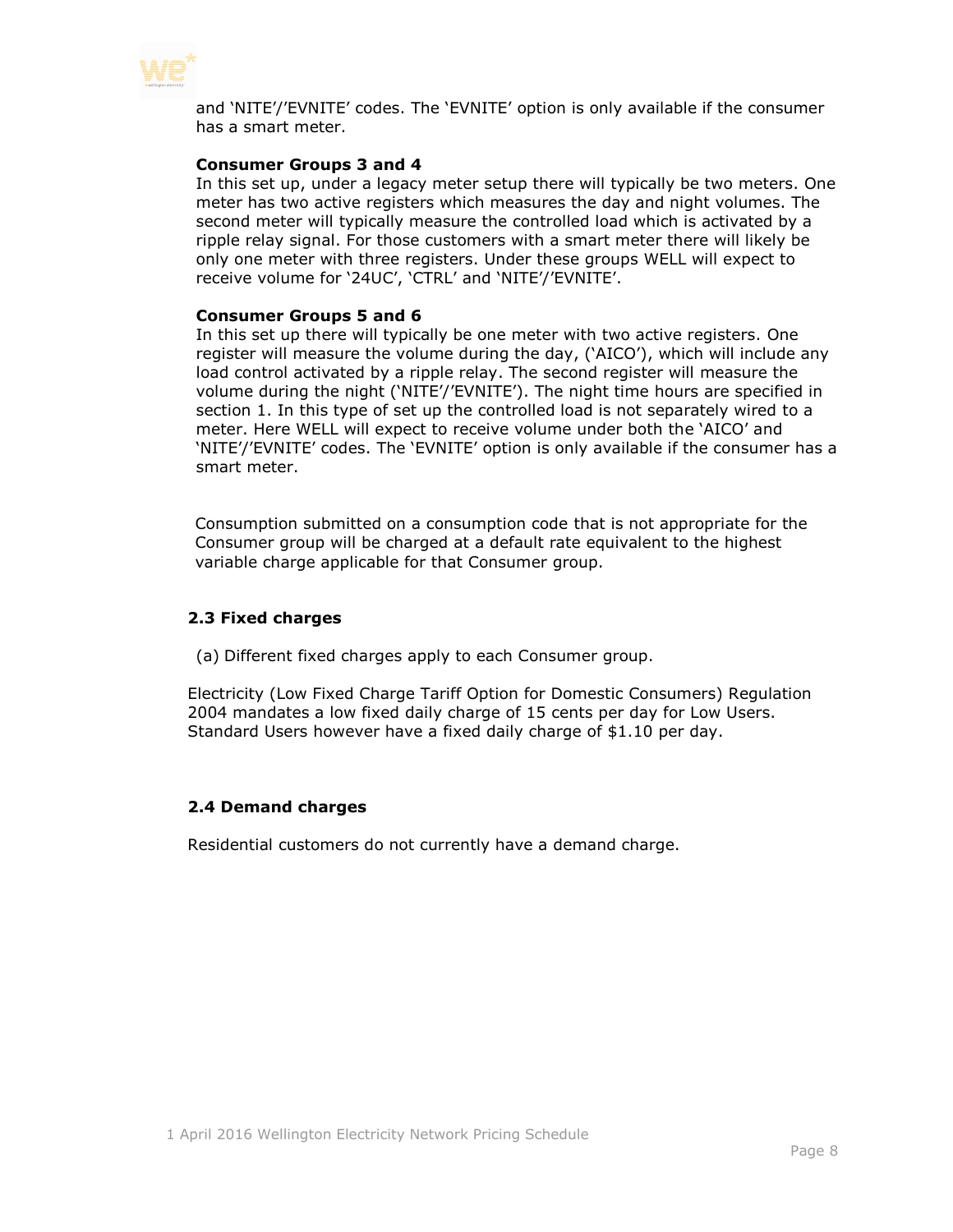

#### <span id="page-8-0"></span>**3. GENERAL LOW VOLTAGE AND GENERAL TRANSFORMER CONNECTIONS**

This section applies to all General Low Voltage and General Transformer Connections from less than 15kVA to greater than 1500 kVA.

The changes that were made in these consumer groups are as follows:

 Consumer group name and code changes The 'Low Voltage Connection' ('GV') and 'Transformer Connection ('GX')' consumer groups are now called 'General Low Voltage' ('GLV') and 'General Transformer' ('GTX') respectively.

The Industrial consumer group (\*G60) has been merged with the 'General Transformer' ('GTX') consumer group.

The numeric load group component is now included with the code. For example GLV15 is for non-residential low voltage connections with a capacity of up to 15kVA.

#### <span id="page-8-1"></span>**3.1 Consumer group definitions**

Non-residential pricing is divided into two types of connections, low voltage connections and transformer connections.

- (a) A **low voltage connection** is where a consumer receives supply from WELL's low voltage network via a transformer shared with other consumers.
- (b) A **transformer connection** is where the consumer receives a supply from transformers owned by WELL that are dedicated to supply a single consumer.

The structure of the charges for Non-residential Consumers with a **low voltage connection** is shown below;

| <b>Capacity</b>              | <b>Code</b>  |
|------------------------------|--------------|
| $\epsilon = 15$ kVA          | GLV15        |
| $>15$ kVA and $<=69$ kVA     | <b>GLV69</b> |
| $>69$ kVA and $<=138$ kVA    | GLV138       |
| $>138$ kVA and $<=300$ kVA   | GLV300       |
| $>$ 300kVA and $<$ = 1500kVA | GLV1500      |

Capacity is determined by maximum demand or fuse size.

The structure of the charges for Non-residential Consumers with a **transformer connection** is shown below;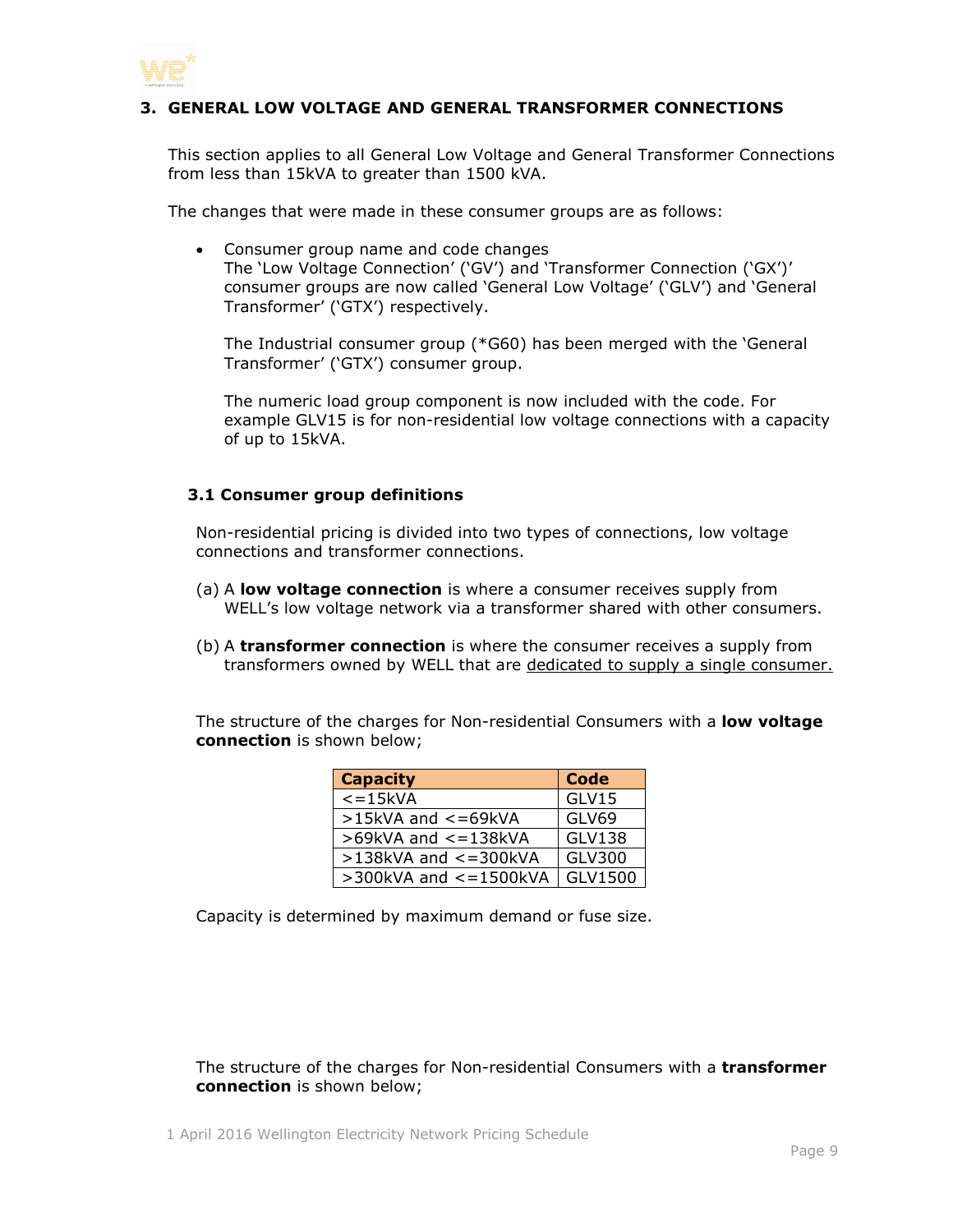

| <b>Capacity</b>              | <b>Code</b> |
|------------------------------|-------------|
| $\overline{\le}$ = 15kVA     | GTX15       |
| $>15$ kVA and $<=69$ kVA     | GTX69       |
| $>69$ kVA and $<=138$ kVA    | GTX138      |
| $>138$ kVA and $<=300$ kVA   | GTX300      |
| $>$ 300kVA and $<$ = 1500kVA | GTX1500     |
| >1500kVA                     | GTX1501     |

Capacity is determined by the dedicated transformer size.

#### <span id="page-9-0"></span>**3.2 Variable charges**

For all connections 24 hr uncontrolled (24UC) variable charges apply.

#### <span id="page-9-1"></span>**3.3 Fixed charges**

Different fixed charges apply to each Consumer group.

#### <span id="page-9-2"></span>**3.4 Capacity charges**

- (a) Different capacity charges apply to each consumer group where these charges are applicable.
- (b) The capacity charge is based on the capacity dedicated by Wellington Electricity to supplying the consumer's premises. Where the available capacity exceeds the requirement of the consumer, Wellington Electricity may reduce the capacity rating to an assessed rating, and may install a fuse or current limiting device limiting the available capacity to the assessed rating.
- (c) Wellington Electricity may reduce the available capacity of the dedicated transformers to the size of the assessed rating, on giving one month's notice in writing of its intentions to the retailer.

#### <span id="page-9-3"></span>**3.5 Demand charges**

Demand charges apply as follows:

- (a) General low voltage connection and general transformer connection consumers with a capacity less than or equal to 300kVA do not currently have a demand charge
- (b) For general low voltage connection and general transformer connection consumers with a capacity greater than 300kVA but less than or equal to 1500kVA, demand (DAMD) is defined as the maximum demand during the month, where the kVA demand is twice the maximum kVAh half hourly reading during the month to which the charges apply.
- (c) For general transformer connection consumers with a capacity greater than 1500kVA, demand (DOPC) is defined as the maximum demand during on-peak periods, where the kW demand is twice the maximum kWh half hourly reading within the on-peak periods. The on-peak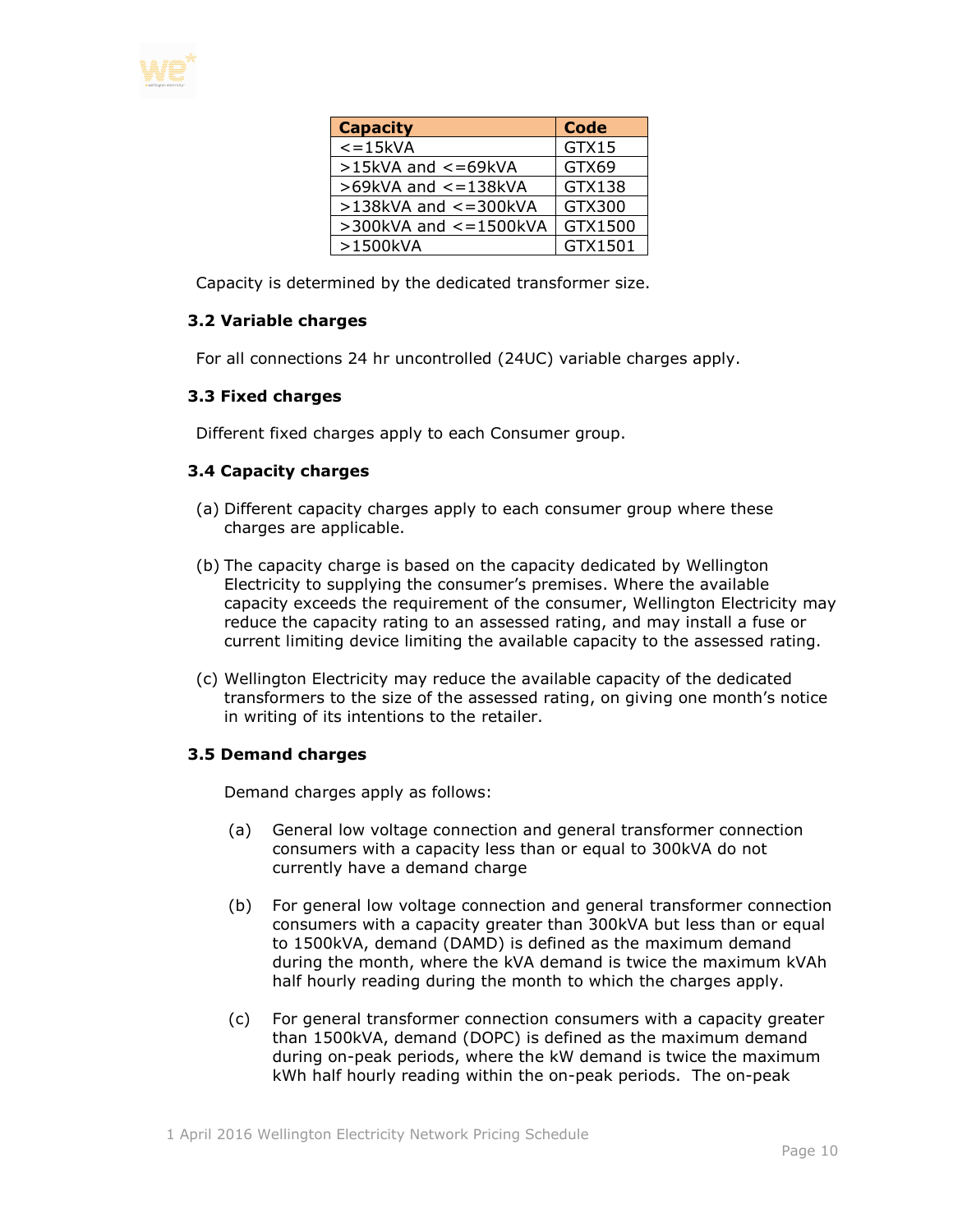

periods are defined as 7:30am to 9:30am and 5:30pm to 7:30pm on weekdays (including public holidays).

#### <span id="page-10-0"></span>**3.6 Power factor charges**

All charges assume a power factor of not less than 0.95 lagging. A reactive charge for poor power factor is applicable separately. A power factor charge (per Appendix1) will be applied where the consumer's power factor is less than 0.95 lagging.

- (a) The kVAr amount represents twice the largest difference between the kVArh amount recorded in any one half hour period and one third (correct to two decimal places) of the kWh demand recorded in the same half hour period. The charge is applicable only during weekdays, between 7am and 8pm.
- (b) The power factor charge will only be applicable for consumers with TOU metering whose charges do not incorporate a component that is based on kVA demand.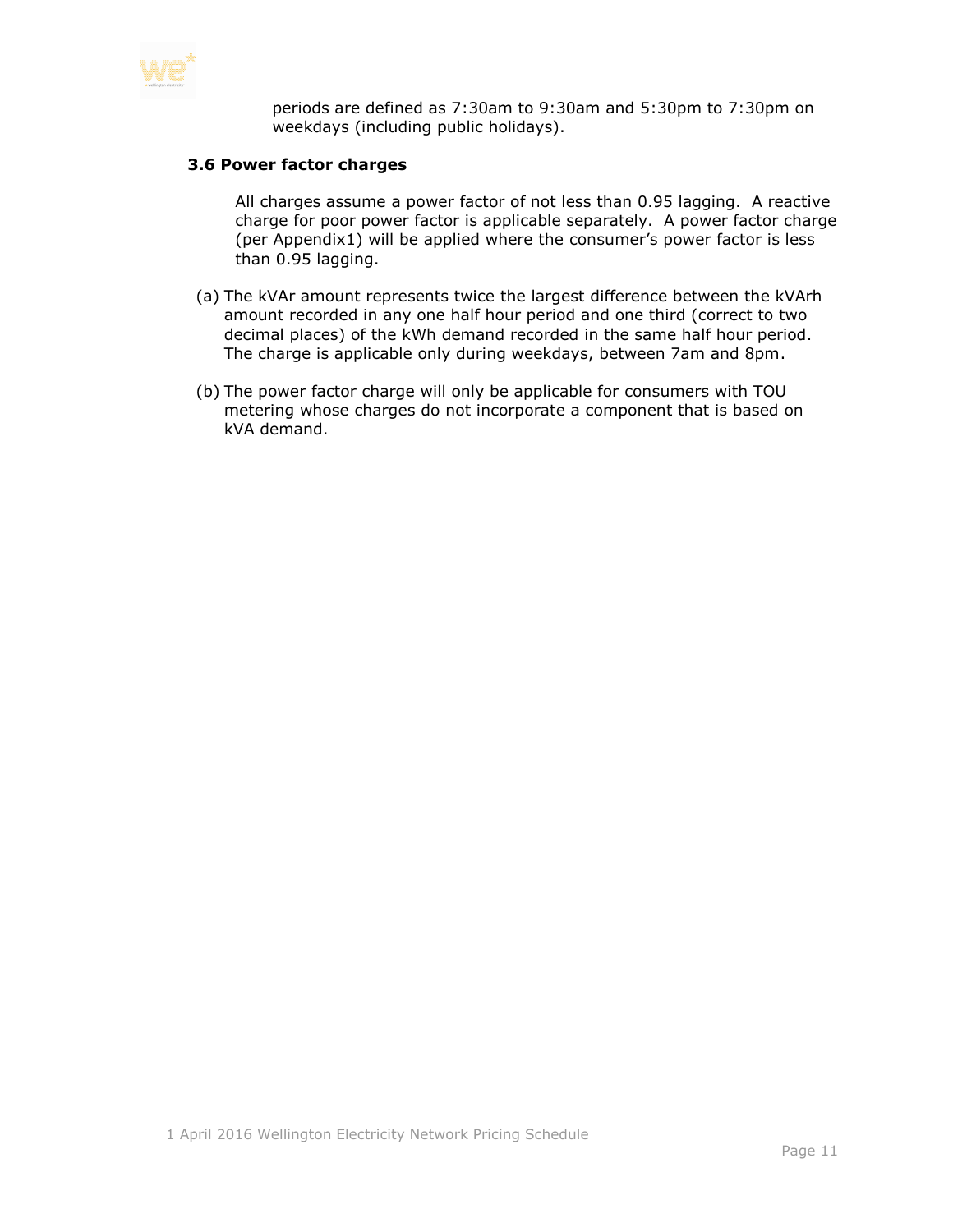

#### <span id="page-11-0"></span>**4. UN-METERED ELECTRICITY LINE CHARGES**

This section applies to un-metered connection less than 1kVA, however connections greater than 1kVA may be classified under un-metered at WELL's discretion. From 1 April 2016 there will only be a fixed charge for streetlights with no charge for energy usage, however WELL will still require the energy usage data for energy reconciliation purposes. Non-streetlighting connections have both a fixed and a variable charge.

#### <span id="page-11-1"></span>**4.1 Consumer group definitions**

The structure of the charges for un-metered Consumers is shown below:

| <b>Type</b>        | Wellington |
|--------------------|------------|
| Non-streetlighting | G001       |
| Streetlighting     | G002       |

<span id="page-11-2"></span>The non-streetlighting consumer group is applicable to un-metered connections less than 1kVA other than street lighting. The street lighting consumer group is applicable to un-metered connections less than 1kVA that are for streetlighting.

#### **4.1.1 Fixed charges**

Fixed charges for streetlight and non-streetlight un-metered Consumers will be charged on a fitting per day basis.

#### <span id="page-11-3"></span>**4.1.2 Variable charges**

For all non-streetlight un-metered supplies 24 hr uncontrolled ('24UC') variable charges apply. Streetlight connections have a zero charge.

#### <span id="page-11-4"></span>**5. SMALL SCALE DISTRIBUTED GENERATION (SSDG) CHARGES**

This is a new charge which has been introduced from 1 April 2016. The current rate is zero dollars per kWh. This charge applies to injection of energy into WELL's network and is applicable to connections equal to or less than 10kW. In the future injection volume may incur charges. SSDG could be in the form of photovoltaics (solar panels) or any other device which injects energy into the network.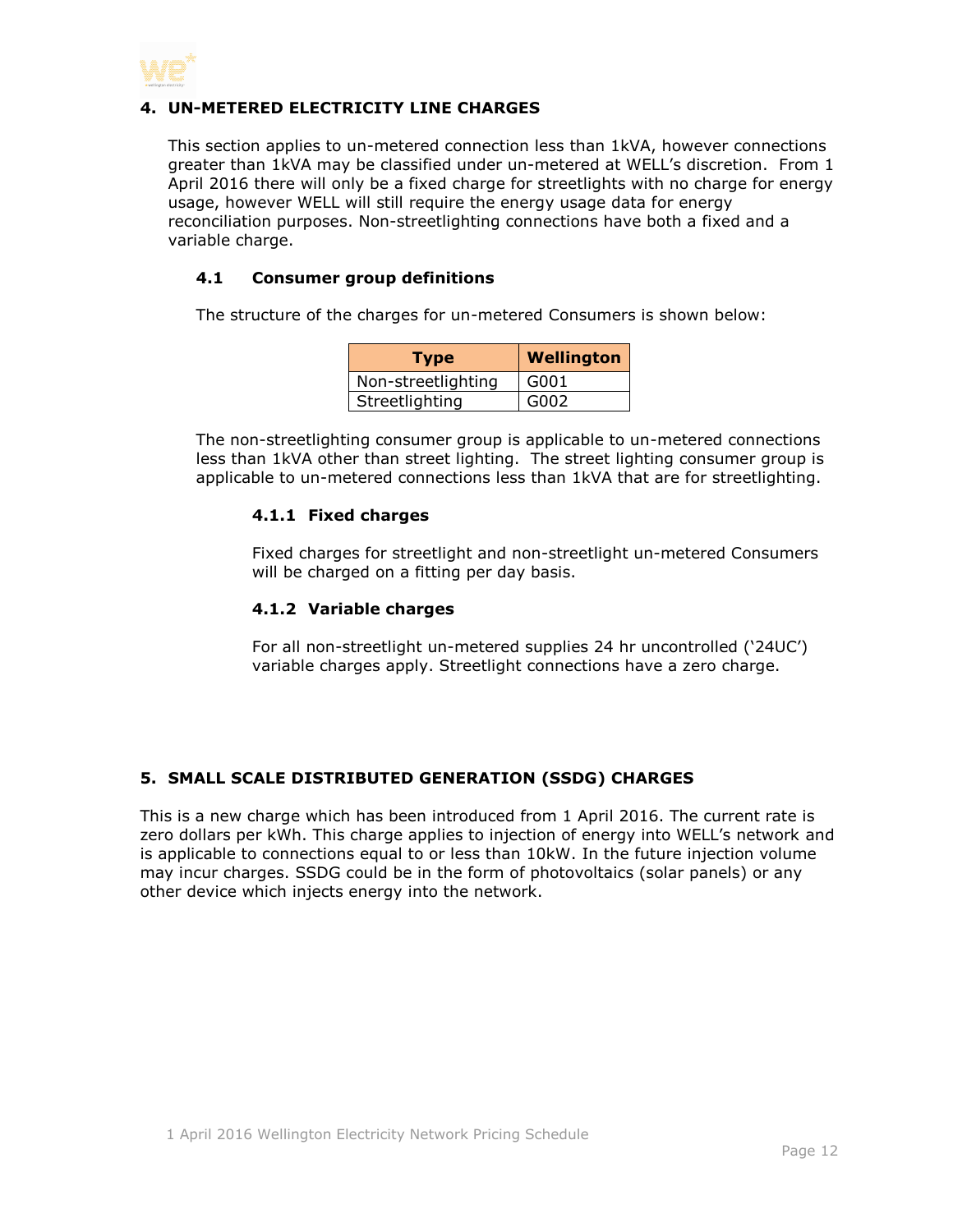

#### <span id="page-12-0"></span>**6. DETERMINING CONSUMPTION**

- (a) For un-metered supply other than streetlights, consumption will be determined on a case-by-case basis based on load profile and input wattages. A minimum load factor of 10% will be applied to the input wattage.
- (b) For un-metered streetlights, consumption will be determined by multiplying the input wattage of each fitting in Wellington Electricity's database with the number of night hours as given in the table below (provided by NZ MetService):

| <b>Month</b> | <b>Number of</b><br>night hours |
|--------------|---------------------------------|
| January      | 287                             |
| February     | 286                             |
| March        | 358                             |
| April        | 389                             |
| May          | 439                             |
| June         | 442                             |
| July         | 451                             |
| August       | 417                             |
| September    | 365                             |
| October      | 339                             |
| November     | 285                             |
| December     | 275                             |

#### <span id="page-12-1"></span>**6.1 Embedded generation**

The line charge will be calculated in accordance with the prevailing pricing policy. The line charge will be dependent upon location, the type of connection, the size of the generator and operating pattern.

#### <span id="page-12-2"></span>**6.2 Provision of consumption information**

- (a) The Retailer will provide Wellington Electricity with consumption data for each ICP and for each consumption category.
- (b) Consumption data will be associated with a specific consumption category as per the table under section 1.1.5 and will be submitted using the code as published in the code column of the Wellington Electricity Network Line Charge Schedule in Appendix 1.
- (c) Where more than one meter at an ICP is in use, but a single variable line charge applies, the consumption data will need to be aggregated before forwarding to Wellington Electricity.
- (d) For some ICP's it is possible to have multiple consumption categories (such as controlled and uncontrolled). Such an ICP will have multiple consumption codes.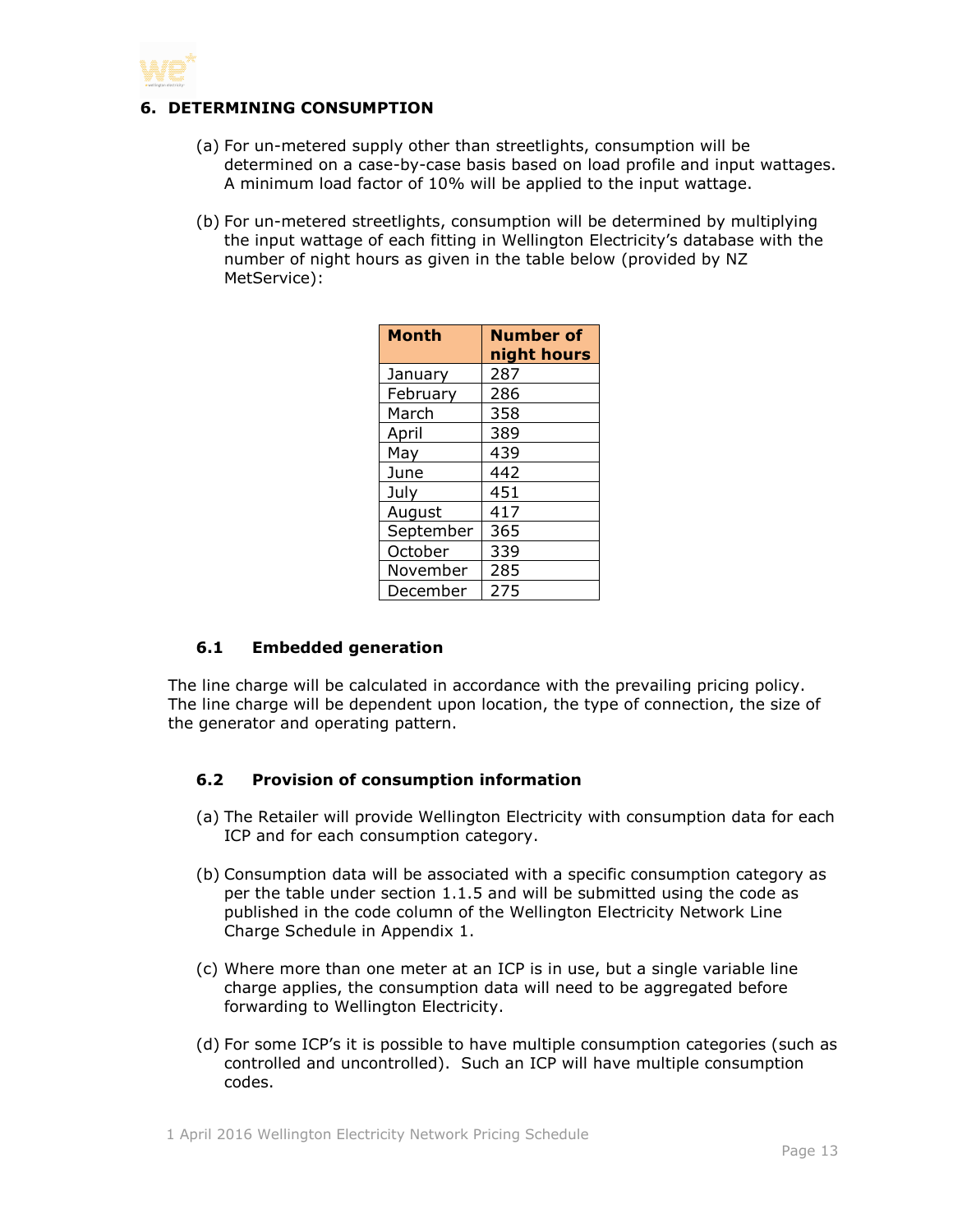

- (e) Where a half hourly meter is fitted, there will only be one consumption code. Where there is no variable charge the consumption code will still need to be included with the half hourly volume, and in such cases the billing process will not calculate any variable charge.
- <span id="page-13-0"></span>(f) In the case of streetlights where there is no variable charge, the consumption code will still need to be included with the volume, and in such cases the billing process will not calculate any variable charge.

#### **6.2.1 Calculation of scaled and variable charges**

#### **6.2.1.1 Electricity Non-Scalable Volume definition**

Electricity Non-Scalable Volume is the loss-adjusted volume derived from Consumers identified by Wellington Electricity as being TOU (time of use) metered.

#### **6.2.1.2 Electricity Scalable Volume definition**

Electricity Scalable Volume is the loss adjusted volume derived from Consumers other than those Consumers identified in 6.2.1.1.

#### **6.2.2 Reconciliation of Electricity Scalable Volume**

- <span id="page-13-1"></span>(a) Where the sum of Electricity Scalable Volume and Electricity Non-Scalable Volume (after adjustments for estimated volumes) supplied by all Retailers does not reconcile with the total Energy injected into the Network, Wellington Electricity will factor up or down the Electricity Scalable Volume, by the same percentage for all Retailers to reconcile to the total Energy injected into the Network.
- (b) The volume derived from this calculation will be the basis for calculating variable charges to scalable ICPs.
- (c) The Retailer's share of Energy injected into the Network includes any projections made by Wellington Electricity where no consumption information is provided by the Retailer for connected ICPs.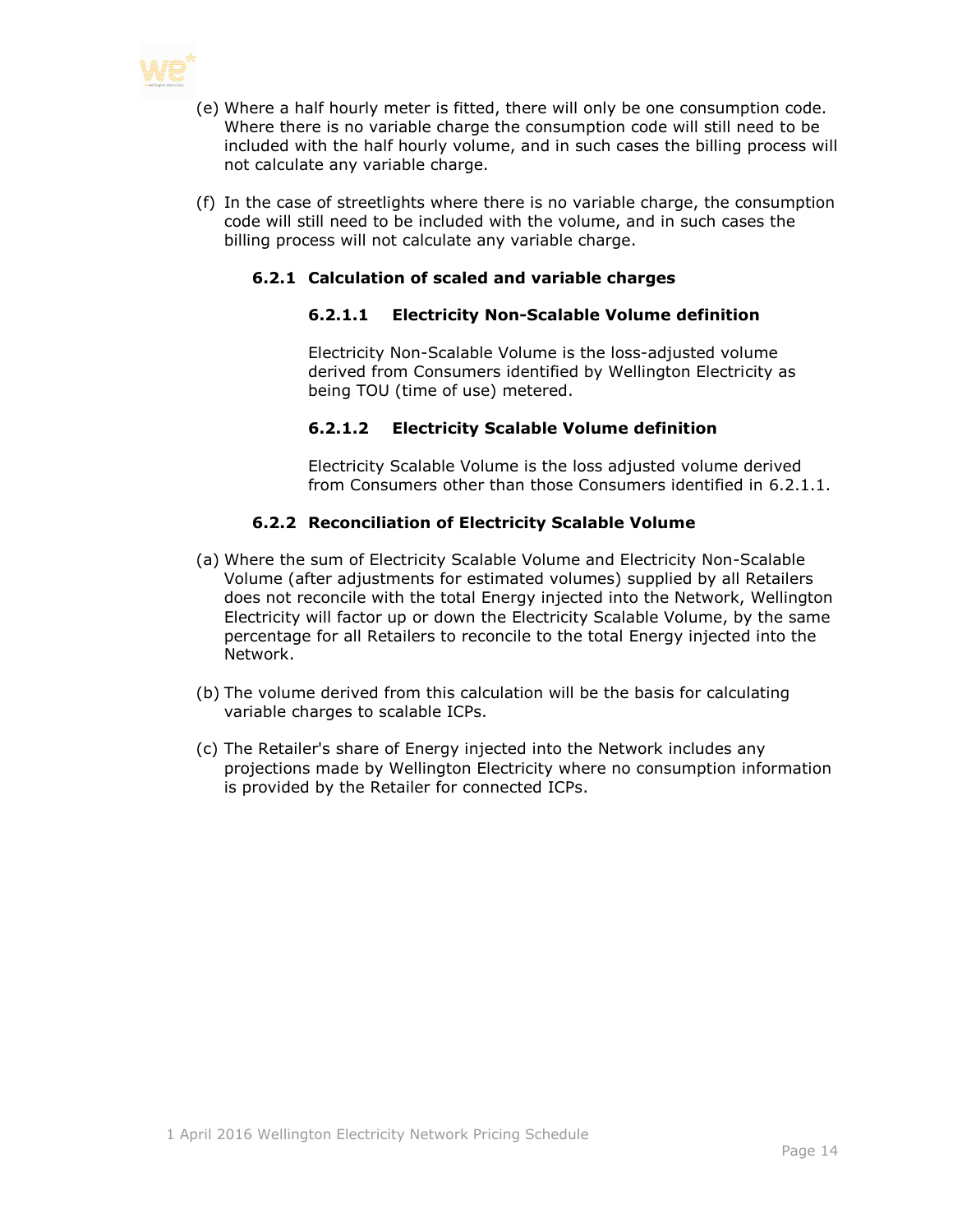<span id="page-14-0"></span>

#### **6.3 Electricity network loss factors**

<span id="page-14-1"></span>Losses and Loss Factors may be reviewed and may be amended by Wellington Electricity from time to time, on reasonable notice to the Retailer, to ensure that they reflect losses on the Network as accurately as possible.

#### **6.3.1 Loss Factors**

- (a) For the purpose of calculating Network line charges, unless otherwise specified, the Loss Factors detailed in this section do not need to be applied to the measured or calculated Energy conveyed to Points of Connection.
- (b) Loss Factors will be applied to the metered Energy consumption measured at the Point of Connection for reconciliation/allocation purposes. The line charge will be applied to the metered Energy consumption (subject to further adjustment to the aggregated volume through scaling).

<span id="page-14-2"></span>

| Distribution Losses by metering voltage, transformer connection and Load |                                         |                                                                                 |                                                                             |  |
|--------------------------------------------------------------------------|-----------------------------------------|---------------------------------------------------------------------------------|-----------------------------------------------------------------------------|--|
| <b>Loss</b><br><b>Factor</b><br>code                                     | <b>Consumers</b><br>metering<br>voltage | <b>Distribution Loss ratios</b><br>with respect to the<br>injection point meter | <b>Distribution Loss</b><br><b>Factors with respect to</b><br>the ICP meter |  |
| VECG1                                                                    | LV                                      | 5.01%                                                                           | 1.0527                                                                      |  |
| VECG2                                                                    | LV                                      | 2.72%                                                                           | 1.0280                                                                      |  |
| VECG3                                                                    | LV                                      | 2.72%                                                                           | 1.0280                                                                      |  |
| VECG4                                                                    | HV                                      | 1.42%                                                                           | 1.0144                                                                      |  |

#### **6.3.2 Electricity Network Loss Factors**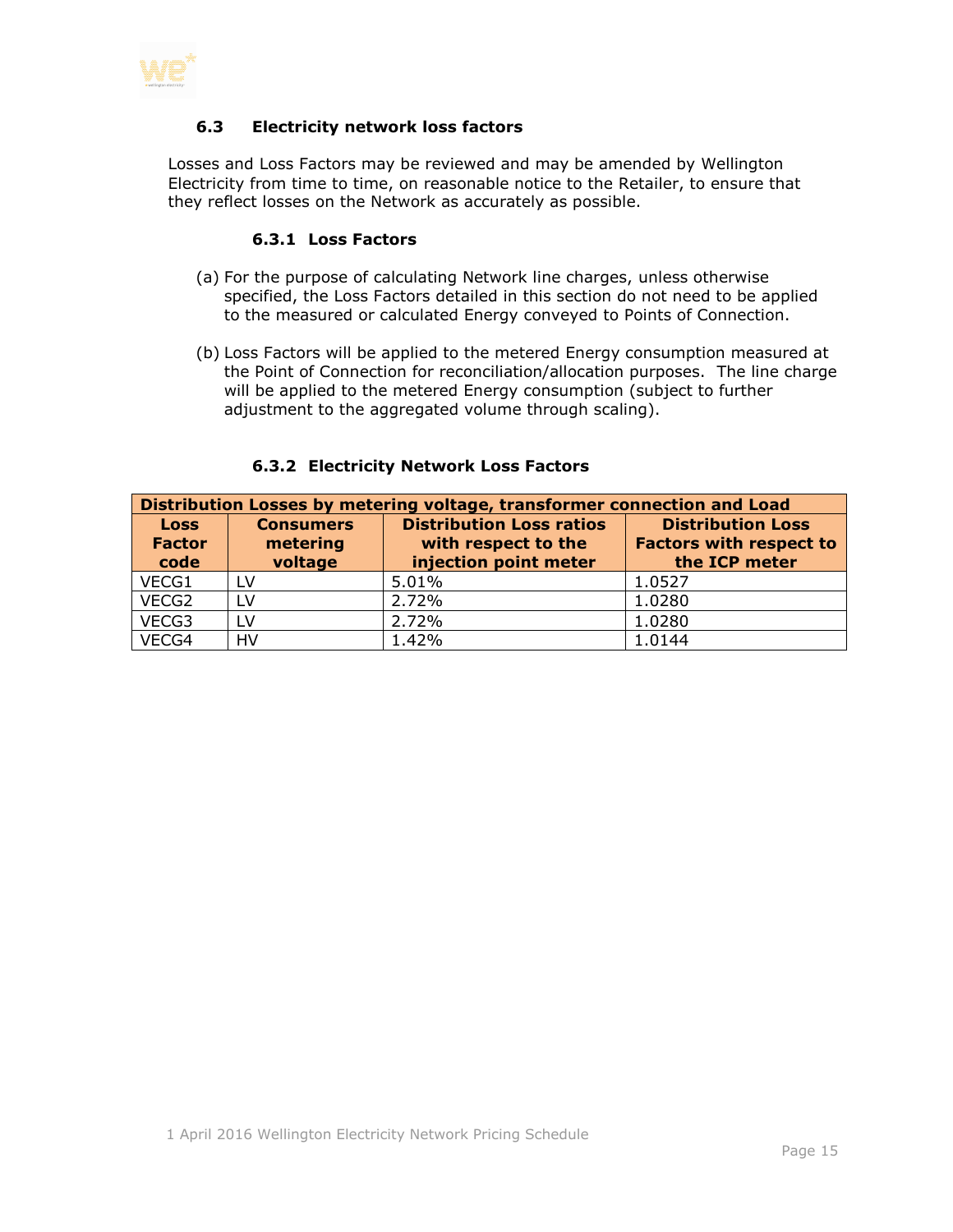<span id="page-15-0"></span>

#### **6.3.3 Loss Factor look up codes**

The following table summarise the Loss Factor codes detailed in the Network Loss table (above).

| <b>Wellington Network distribution Losses by Consumer group</b> |          |                             |  |  |
|-----------------------------------------------------------------|----------|-----------------------------|--|--|
| Loss factor code (LV<br><b>Consumer</b>                         |          | <b>Loss Factor code (HV</b> |  |  |
| group                                                           | metered) | metered)                    |  |  |
| <b>Un-metered</b>                                               |          |                             |  |  |
| G001                                                            | VECG1    | $\overline{\phantom{a}}$    |  |  |
| G002                                                            | VECG1    | $\overline{\phantom{a}}$    |  |  |
| <b>Residential</b>                                              |          |                             |  |  |
| <b>RLU</b>                                                      | VECG1    | $\overline{a}$              |  |  |
| <b>RSU</b>                                                      | VECG1    |                             |  |  |
| <b>General Low Voltage</b>                                      |          |                             |  |  |
| GLV15                                                           | VECG1    | -                           |  |  |
| GLV69                                                           | VECG1    | -                           |  |  |
| <b>GLV138</b>                                                   | VECG1    | -                           |  |  |
| <b>GLV300</b>                                                   | VECG1    |                             |  |  |
| GLV1500                                                         | VECG3    | VECG4                       |  |  |
| <b>General Transformer</b>                                      |          |                             |  |  |
| GTX15                                                           | VECG2    | VECG4                       |  |  |
| GTX69                                                           | VECG2    | VECG4                       |  |  |
| GTX138                                                          | VECG2    | VECG4                       |  |  |
| GTX300                                                          | VECG2    | VECG4                       |  |  |
| GTX1500                                                         | VECG3    | VECG4                       |  |  |
| GTX1501                                                         | VECG3    | VECG4                       |  |  |

#### **6.3.3.1 Wellington Loss Factor look up codes**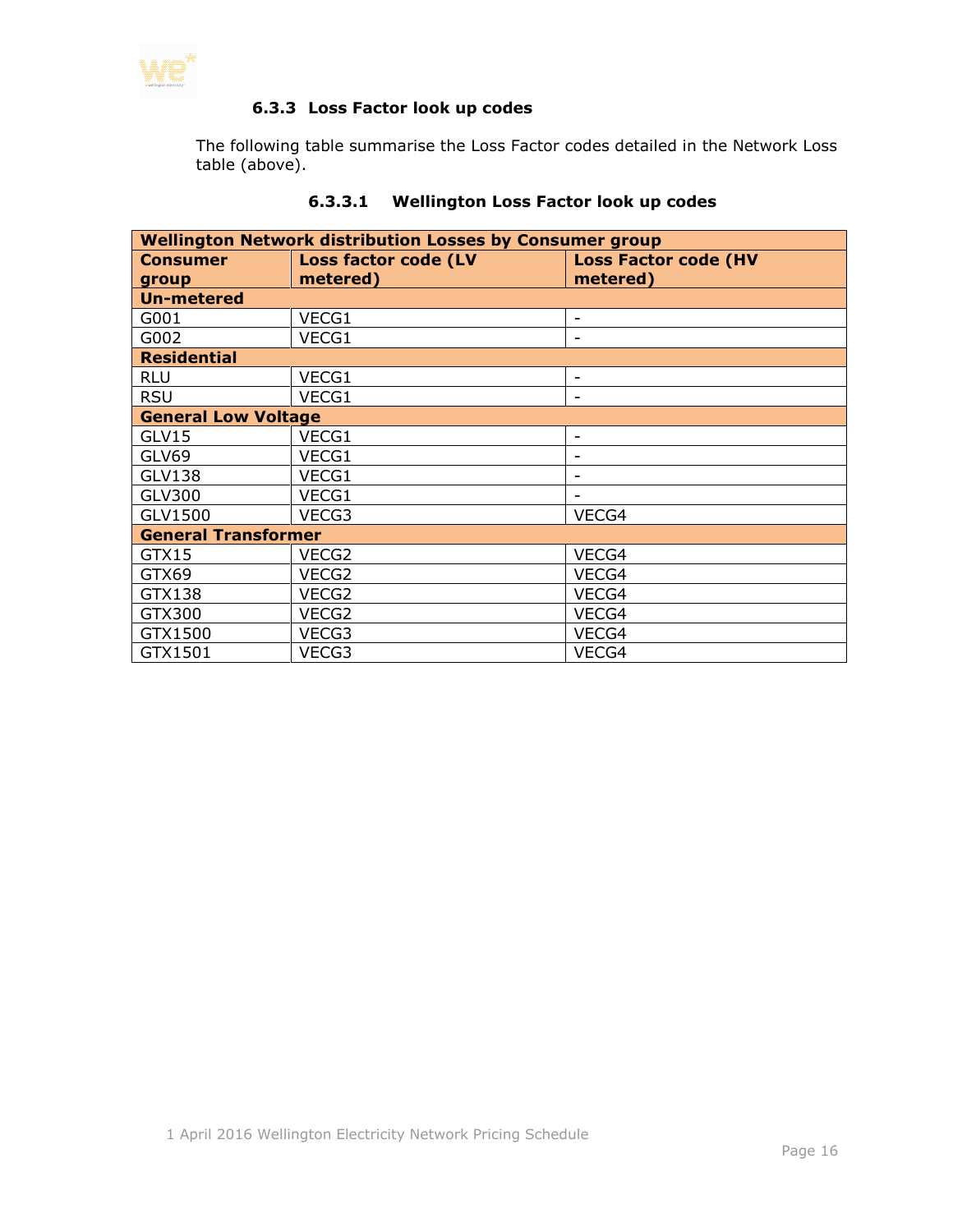

#### <span id="page-16-0"></span>**6.4 Other charges - electricity**

Unless stated otherwise below, all charges will be invoiced directly to the retailer by Wellington Electricity and not to the consumer.

All non-network fault work, retailer or consumer services not listed below will be charged to the retailer on a time and materials basis at market rates.

| <b>Description</b>                                 | <b>Unit</b>       | <b>Charge</b><br><b>Effective</b><br>1 April<br>2016 |
|----------------------------------------------------|-------------------|------------------------------------------------------|
| New connection fee $-$ single phase connection     | per connection    | \$160                                                |
| New connection fee - two or three phase connection | per connection    | \$400                                                |
| Site visit fee                                     | per site visit    | \$160                                                |
| Permanent disconnection fee                        | per disconnection | \$300                                                |
| Late, incorrect or incomplete consumption fee data | per hour          | \$122                                                |

#### **Description of Charges**

#### **New connection fee – single phase connection**

This fee is payable when Wellington Electricity energises a new single phase Point of Connection for the first time, by inserting the fuse. Any additional site visits required by Wellington Electricity with regard to a new connection will incur a site visit fee. For example, where a site is not ready, insufficient or incorrect information is provided and where the physical status of a new connection needs to be inspected by Wellington Electricity.

#### **New connection fee – two or three phase connection**

This fee is payable when Wellington Electricity energises a new two or three phase point of connection for the first time, by inserting the fuse. Any additional site visits required by Wellington Electricity with regard to a new connection will incur a site visit fee. For example, where a site is not ready, insufficient or incorrect information is provided and where the physical status of a new connection needs to be inspected by Wellington Electricity.

#### **Site visit fee**

Payable for any site visit by Wellington Electricity, including non-network call out, temporary disconnection, temporary energisation, urgent after hours disconnection and reconnection, permanent disconnection and change of capacity (where the capacity change can be completed by changing fuse size within the existing fuse holder. Work in excess of this will be charged directly to the consumer on a time and materials basis at market rates).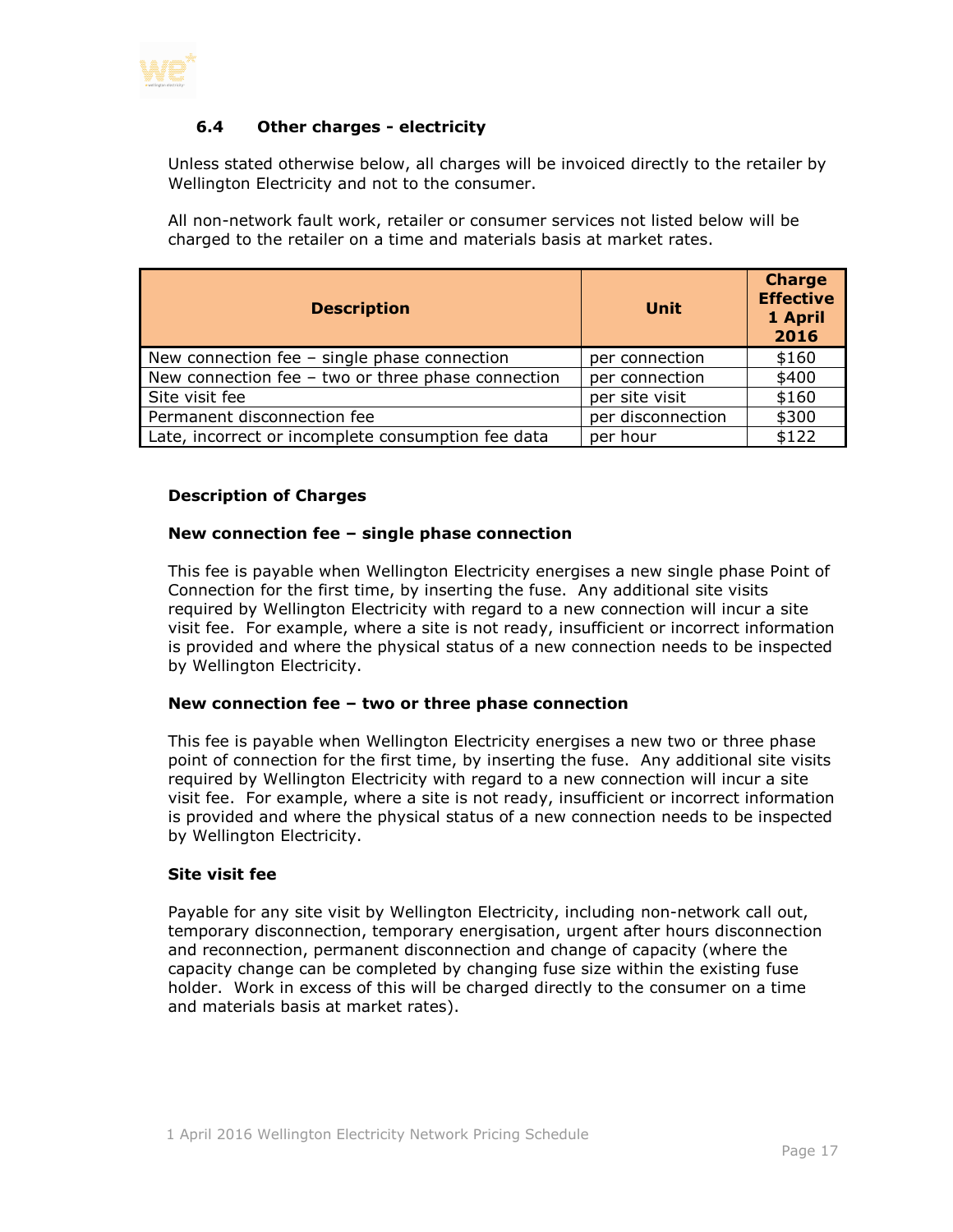

#### **Permanent disconnection fee**

Payable for permanent disconnections carried out by Wellington Electricity. Any additional site visits required by Wellington Electricity with regard to a permanent disconnection, for example where a site is not ready, will incur a site visit fee. Work in excess of standard network disconnection will be charged directly to the retailer on a time and materials basis at market rates.

#### **Late, incorrect or incomplete consumption fee data**

This fee is payable where consumption data required under the Use of Network Agreement between Wellington Electricity and retailers, does not comply with that agreement. It will be charged on the basis of the actual time spent by a Billing Analyst to review, correct, validate and reconcile the information.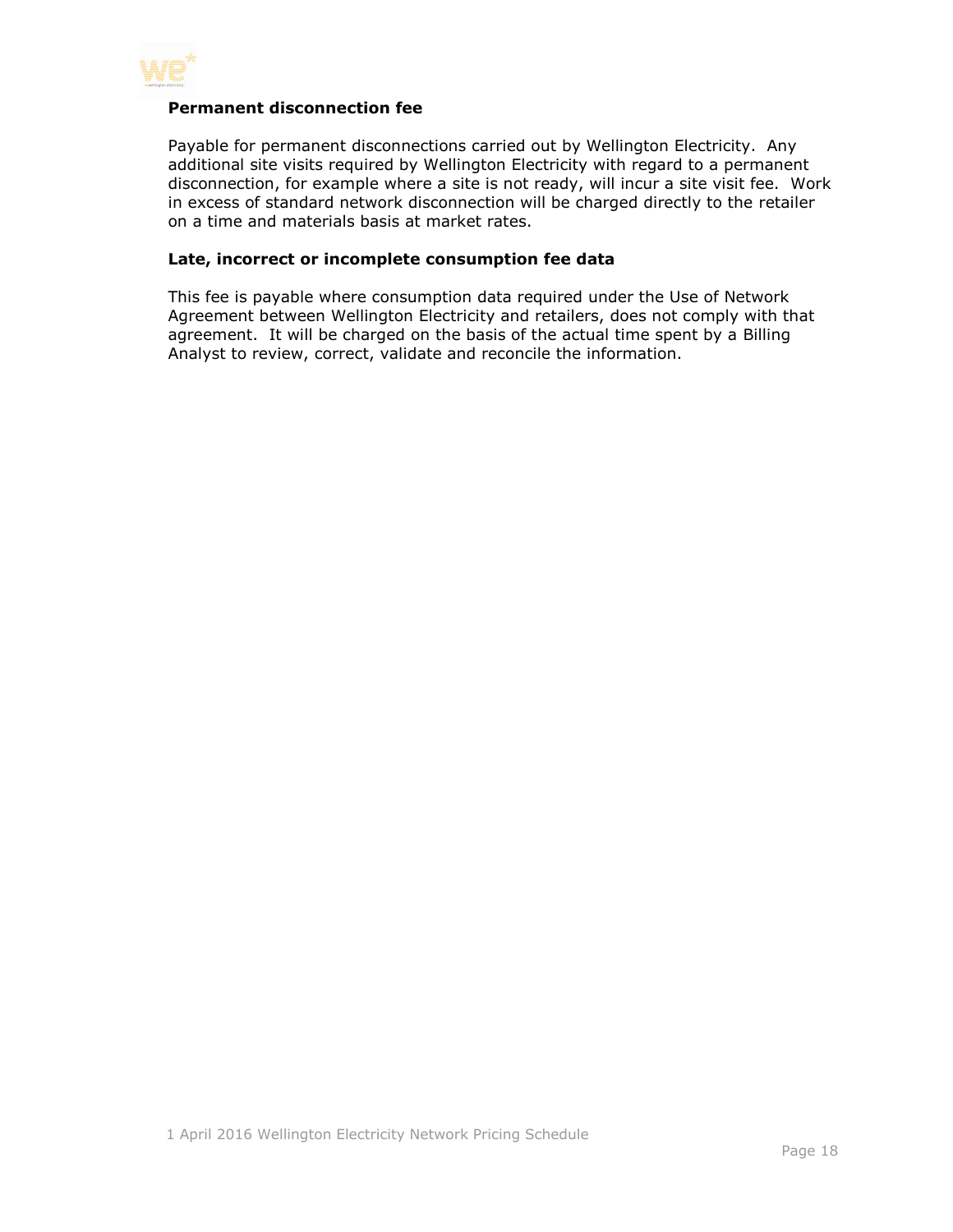

|                               |                                                     |                                                                         |                                                                                                                  |                        |                                                                  | <b>Effective 1 April 2016</b>       |                                                                          |                          |
|-------------------------------|-----------------------------------------------------|-------------------------------------------------------------------------|------------------------------------------------------------------------------------------------------------------|------------------------|------------------------------------------------------------------|-------------------------------------|--------------------------------------------------------------------------|--------------------------|
|                               | 2016/17<br>Code                                     | 2015/16<br>Code                                                         | <b>Description</b>                                                                                               | <b>Units</b>           | <b>Estimated number</b><br>of consumers as<br>at 31 January 2016 | <b>Distribution</b><br><b>Price</b> | <b>Transmission &amp;</b><br>Other pass<br>through<br>Price <sup>1</sup> | <b>Delivery</b><br>Price |
|                               |                                                     | G100-FIXD                                                               |                                                                                                                  |                        |                                                                  |                                     |                                                                          |                          |
|                               | G101-FIXD                                           |                                                                         |                                                                                                                  |                        |                                                                  | 0.1500                              | 0.0000                                                                   | 0.1500                   |
|                               | RLU-FIXD                                            | 3102-FIXD                                                               | Low user daily                                                                                                   | \$/con/day             | 90,499                                                           |                                     |                                                                          |                          |
|                               |                                                     | 3103-FIXD                                                               |                                                                                                                  |                        |                                                                  |                                     |                                                                          |                          |
|                               |                                                     | 3108-FIXD                                                               |                                                                                                                  |                        |                                                                  |                                     |                                                                          |                          |
|                               | G100-24UC<br>3101-24UC<br>RLU-24UC<br>3103-24UC     |                                                                         |                                                                                                                  |                        |                                                                  |                                     |                                                                          |                          |
|                               |                                                     | Low user uncontrolled                                                   | \$/kWh                                                                                                           |                        | 0.0464                                                           | 0.0694                              | 0.1158                                                                   |                          |
|                               |                                                     |                                                                         |                                                                                                                  |                        |                                                                  |                                     |                                                                          |                          |
|                               |                                                     | 3108-24UC                                                               |                                                                                                                  |                        |                                                                  |                                     |                                                                          |                          |
|                               | RLU-AICO                                            | G102-AICO                                                               | Low user all inclusive                                                                                           | \$/kWh                 |                                                                  | 0.0364                              | 0.0565                                                                   | 0.0929                   |
|                               | <b>RLU-CTRL</b>                                     | G101-CTRL                                                               | ow user controlled                                                                                               | \$/kWh                 |                                                                  | 0.0217                              | 0.0341                                                                   | 0.0558                   |
|                               | 3108-CTRL<br>3100-NITE<br><b>RLU-NITE</b>           |                                                                         |                                                                                                                  | \$/kWh                 |                                                                  |                                     |                                                                          |                          |
|                               |                                                     | 3101-NITE                                                               | Low user night only                                                                                              |                        |                                                                  | 0.0079                              | 0.0110                                                                   | 0.0189                   |
|                               |                                                     | 3102-NITE                                                               |                                                                                                                  |                        |                                                                  |                                     |                                                                          |                          |
|                               | RLU-EVNITE                                          | 3108-NITE                                                               | Low user electric vehicle night only                                                                             | \$/kWh                 |                                                                  | 0.0079                              | 0.0110                                                                   | 0.0189                   |
| RESIDENTIAL                   |                                                     | G104-FIXD                                                               | Standard user daily                                                                                              | \$/con/day             | 59,243                                                           | 1.1000                              | 0.0000                                                                   | 1.1000                   |
|                               |                                                     | 3105-FIXD                                                               |                                                                                                                  |                        |                                                                  |                                     |                                                                          |                          |
|                               | RSU-FIXD                                            | 3106-FIXD                                                               |                                                                                                                  |                        |                                                                  |                                     |                                                                          |                          |
|                               |                                                     | G107-FIXD                                                               |                                                                                                                  |                        |                                                                  |                                     |                                                                          |                          |
|                               |                                                     | G109-FIXD                                                               |                                                                                                                  |                        |                                                                  |                                     |                                                                          |                          |
|                               |                                                     | G104-24UC                                                               |                                                                                                                  |                        |                                                                  |                                     | 0.0412                                                                   | 0.0725                   |
|                               | RSU-24UC                                            | G105-24UC                                                               | Standard user uncontrolled                                                                                       | \$/kWh                 |                                                                  | 0.0313                              |                                                                          |                          |
|                               |                                                     | 3107-24UC                                                               |                                                                                                                  |                        |                                                                  |                                     |                                                                          |                          |
|                               |                                                     | 3109-24UC                                                               |                                                                                                                  |                        |                                                                  |                                     |                                                                          |                          |
|                               | RSU-AICO                                            | G106-AICO<br>G105-CTRL                                                  | Standard user all inclusive                                                                                      | \$/kWh                 |                                                                  | 0.0226                              | 0.0273                                                                   | 0.0499                   |
|                               | RSU-CTRL                                            | G109-CTRL                                                               | Standard user controlled                                                                                         | \$/kWh                 |                                                                  | 0.0106                              | 0.0116                                                                   | 0.0222                   |
|                               |                                                     | 3104-NITE                                                               |                                                                                                                  |                        |                                                                  |                                     |                                                                          |                          |
|                               | <b>RSU-NITE</b>                                     | G105-NITE                                                               | Standard user night only                                                                                         | \$/kWh                 |                                                                  | 0.0070                              | 0.0103                                                                   | 0.0173                   |
|                               |                                                     | 3106-NITE                                                               |                                                                                                                  |                        |                                                                  |                                     |                                                                          |                          |
|                               | RSU-EVNITE                                          | G109-NITE                                                               | Standard user electric vehicle night only                                                                        | \$/kWh                 |                                                                  | 0.0070                              | 0.0103                                                                   | 0.0173                   |
|                               |                                                     |                                                                         |                                                                                                                  |                        |                                                                  |                                     |                                                                          |                          |
|                               | GLV15-FIXD                                          | GV02-FIXD                                                               | General low voltage, <= 15kVA, daily                                                                             | \$/con/day             | 5,037                                                            | 0.6268                              | 0.0000                                                                   | 0.6268                   |
|                               | <b>GLV15-24UC</b>                                   | GV02-24UC                                                               | General low voltage, <= 15kVA, uncontrolled                                                                      | \$/kWh                 |                                                                  | 0.0205                              | 0.0362                                                                   | 0.0567                   |
|                               | GLV69-FIXD                                          | GV07-FIXD                                                               | General low voltage, >15kVA and <=69kVA, daily                                                                   | \$/con/day             | 10.261                                                           | 1.5504                              | 0.0000                                                                   | 1.5504                   |
|                               | <b>GLV69-24UC</b>                                   | 3V07-24UC                                                               | General low voltage, >15kVA and <= 69kVA, uncontrolled                                                           | \$/kWh                 |                                                                  | 0.0142                              | 0.0251                                                                   | 0.0393                   |
|                               | GLV138-FIXD                                         | GV14-FIXD                                                               | General low voltage, >69kVA and <=138kVA, daily                                                                  | \$/con/day             | 404                                                              | 8.7851                              | 0.0000                                                                   | 8.7851                   |
|                               | GLV138-24UC                                         | GV14-24UC                                                               | General low voltage, >69kVA and <=138kVA, uncontrolled                                                           | <b>S/kWh</b>           |                                                                  | 0.0168                              | 0.0297                                                                   | 0.0465                   |
| GENERAL LOW VOLTAGE CONNECTIO | GLV300-FIXD                                         | GV30-FIXD                                                               | General low voltage, >138kVA and <= 300kVA, daily                                                                | \$/con/day             | 309                                                              | 12.5144                             | 0.0000                                                                   | 12.5144                  |
|                               | <b>GLV300-24UC</b>                                  | 3V30-24UC                                                               | General low voltage, >138kVA and <= 300kVA, uncontrolled                                                         | \$/kWh                 |                                                                  | 0.0069                              | 0.0124                                                                   | 0.0193                   |
|                               | GLV1500-FIXD                                        | GV99-FIXD                                                               | General low voltage, >300kVA and <= 1500kVA, daily                                                               | \$/con/day<br>\$/kWh   | 248                                                              | 31.5561                             | 0.0000                                                                   | 31.5561                  |
|                               | GLV1500-24UC<br>GLV1500-DAMD                        | GV99-24UC<br>GV99-DAMD                                                  | General low voltage, >300kVA and <= 1500kVA, uncontrolled<br>General low voltage, >300kVA and <= 1500kVA, demand | \$/kVA/month           |                                                                  | 0.0031<br>2.7627                    | 0.0055<br>4.8915                                                         | 0.0086<br>7.6542         |
|                               |                                                     |                                                                         |                                                                                                                  |                        |                                                                  |                                     |                                                                          |                          |
|                               | GTX15-FIXD                                          | GX02-FIXD                                                               | General transformer, <= 15kVA, daily                                                                             | \$/con/day             |                                                                  | 0.5690                              | 0.0000                                                                   | 0.5690                   |
|                               | GTX15-24UC                                          | GX02-24UC                                                               | General transformer, <= 15kVA, uncontrolled                                                                      | \$/kWh                 | $\mathbf{0}$                                                     | 0.0199                              | 0.0330                                                                   | 0.0529                   |
|                               | GTX69-FIXD                                          | GX07-FIXD                                                               | General transformer, >15kVA and <=69kVA, daily                                                                   | \$/con/day             | 18                                                               | 1.4069                              | 0.0000                                                                   | 1.4069                   |
|                               | GTX69-24UC                                          | 3X07-24UC                                                               | General transformer, >15kVA and <=69kVA, uncontrolled                                                            | <b>S/kWh</b>           |                                                                  | 0.0139                              | 0.0230                                                                   | 0.0369                   |
|                               | GTX138-FIXD                                         | GX14-FIXD                                                               | General transformer, >69kVA and <=138kVA, daily                                                                  | \$/con/day             | 16                                                               | 7.9715                              | 0.0000                                                                   | 7.9715                   |
|                               | GTX138-24UC                                         | GX14-24UC                                                               | General transformer, >69kVA and <= 138kVA, uncontrolled                                                          | \$/kWh                 |                                                                  | 0.0164                              | 0.0271                                                                   | 0.0435                   |
|                               | GTX300-FIXD                                         | GX30-FIXD                                                               | General transformer, >138kVA and <= 300kVA, daily                                                                | \$/con/day             | 87                                                               | 11.3555                             | 0.0000                                                                   | 11.3555                  |
|                               | GTX300-24UC                                         | GX30-24UC                                                               | General transformer, >138kVA and <= 300kVA, uncontrolled                                                         | \$/kWh                 |                                                                  | 0.0068                              | 0.0112                                                                   | 0.0180                   |
|                               | GTX1500-FIXD                                        | GX99-FIXD                                                               | General transformer, >300kVA and <= 1500kVA, daily                                                               | \$/con/day             |                                                                  | 24.5009                             | 0.0000                                                                   | 24.5009                  |
|                               | GTX1500-24UC                                        | GX99-24UC                                                               | General transformer, >300kVA and <= 1500kVA, uncontrolled                                                        | \$/kWh                 | 237                                                              | 0.0026                              | 0.0044                                                                   | 0.0070                   |
|                               | GTX1500-CAPY                                        | GX99-CAPY                                                               | General transformer, >300kVA and <= 1500kVA, capacity                                                            | \$/kVA/day             |                                                                  | 0.0063                              | 0.0104                                                                   | 0.0167                   |
|                               | GTX1500-DAMD                                        | GX99-DAMD                                                               | General transformer, >300kVA and <= 1500kVA, demand                                                              | \$/kVA/month           |                                                                  | 2.4243                              | 4.0093                                                                   | 6.4336                   |
| TRANSFORMER CONNECTION        | GC60-FIXD<br>GTX1501-FIXD<br>GU60-FIXD              |                                                                         |                                                                                                                  | 39                     | 0.0545                                                           | 0.0000                              | 0.0545                                                                   |                          |
|                               |                                                     | General transformer, >1500kVA connection, daily                         | \$/con/day                                                                                                       |                        |                                                                  |                                     |                                                                          |                          |
|                               | GR60-FIXD<br>3C60-24UC<br>GTX1501-24UC<br>GU60-24UC | General transformer, >1500kVA connection, uncontrolled                  |                                                                                                                  |                        | 0.0006                                                           |                                     | 0.0015                                                                   |                          |
|                               |                                                     |                                                                         | \$/kWh                                                                                                           |                        |                                                                  | 0.0009                              |                                                                          |                          |
| <b>JENERAL</b>                |                                                     | GR60-24UC                                                               |                                                                                                                  |                        |                                                                  |                                     |                                                                          |                          |
|                               | GC60-CAPY                                           |                                                                         |                                                                                                                  |                        |                                                                  |                                     |                                                                          |                          |
|                               | GTX1501-CAPY<br>GU60-CAPY                           |                                                                         | General transformer, >1500kVA connection, capacity                                                               | \$/kVA/day             |                                                                  | 0.0119                              | 0.0177                                                                   | 0.0296                   |
|                               |                                                     | GR60-CAPY                                                               |                                                                                                                  |                        |                                                                  |                                     |                                                                          |                          |
|                               |                                                     | GC60-DOPC                                                               |                                                                                                                  |                        |                                                                  |                                     |                                                                          |                          |
|                               | GTX1501-DOPC<br>GU60-DOPC                           | \$/kW/month<br>General transformer, >1500kVA connection, on-peak demand |                                                                                                                  |                        | 4.8536                                                           | 7.2683                              | 12.1219                                                                  |                          |
|                               | GR60-DOPC                                           |                                                                         |                                                                                                                  |                        |                                                                  |                                     |                                                                          |                          |
|                               | GTX1501-PWRF                                        | GC60-PWRF                                                               |                                                                                                                  |                        |                                                                  |                                     |                                                                          |                          |
|                               |                                                     | GU60-PWRF                                                               | General transformer, >1500kVA connection, power factor                                                           | \$/kVAr/month          |                                                                  | 3.5047                              | 5.2483                                                                   | 8.7530                   |
|                               |                                                     | GR60-PWRF                                                               |                                                                                                                  |                        |                                                                  |                                     |                                                                          |                          |
|                               |                                                     |                                                                         |                                                                                                                  |                        |                                                                  |                                     |                                                                          |                          |
|                               | G001-FIXD                                           | G001-FIXD                                                               | Non-street lighting daily                                                                                        |                        |                                                                  | 0.0432                              | 0.0000                                                                   | 0.0432                   |
|                               | G001-24UC                                           | G001-24UC                                                               | Non-street lighting uncontrolled                                                                                 | \$/fitting/day<br>MkWh | 496                                                              | 0.0544                              | 0.0859                                                                   | 0.1403                   |
| UNMETERED                     | G002-FIXD                                           | G002-FIXD                                                               | Street lighting daily                                                                                            | \$/fitting/day         |                                                                  | 0.1162                              | 0.1022                                                                   | 0.2184                   |
|                               | G002-24UC                                           | G002-24UC                                                               | Street lighting uncontrolled                                                                                     | \$/kWh                 | 114                                                              | 0.0000                              | 0.0000                                                                   | 0.0000                   |

#### <span id="page-18-0"></span>**APPENDIX 1: ELECTRICITY LINE CHARGE SCHEDULE**

E <mark>TOGEN<sup>2</sup> N/A Small scale distributed generation \$/kWh N/A 0.0000 0.0000 0.0000 **0.0000** 0.0000 0.0000 0.0000 0.0000 0.0000 0.0000 0.0000 0.0000 0.0000 0.0000 0.0000 0.0000 0.0000 0.0000 0.0000 0.0000 0.0000 0.0000 0.000</mark>

Notes:<br>1. Transmission charges makes up 93% of the Transmission and Other pass through Price. Other pass through charges recovered include costs such as Commerce Act Levies, Electricity Authority Levies, Council rates and<br>

2. WE\* has various codes for small scale distributed generation volumes, being<br>RLU-DGEN, RSU-DGEN, GLV15-DGEN, GLV138-DGEN, GLV300-DGEN, GLV1500-DGEN, GTX15-DGEN, GTX139-DGEN, GTX39-DGEN, GTX1500-DGEN and GTX1501-DGEN. Th

3. All prices are stated exclusive of GST.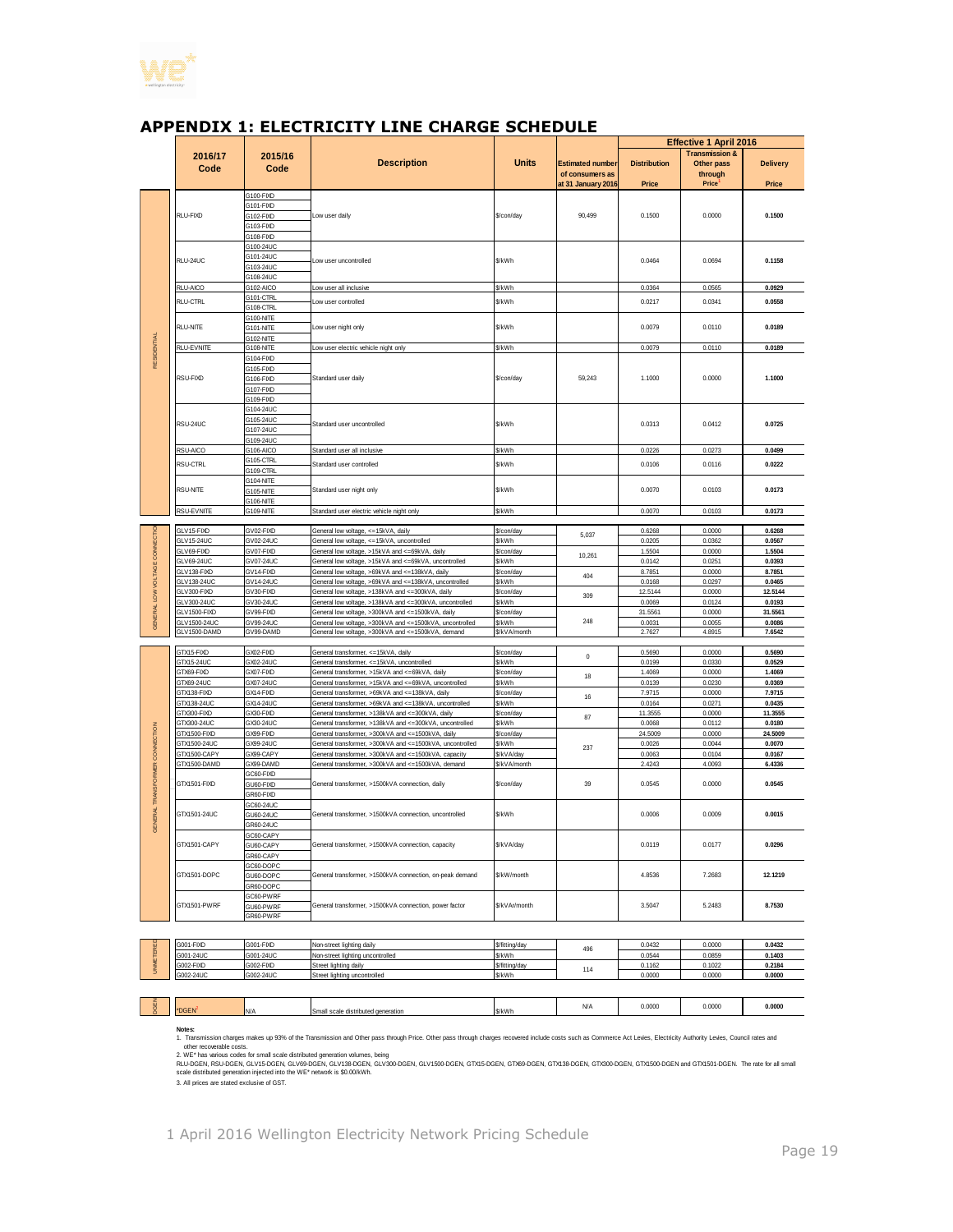<span id="page-19-0"></span>

# **Residential Service Areas - Wellington Network**

# **Standard Service Levels**

Wellington region - Residential customers



Effective: 1 May 2005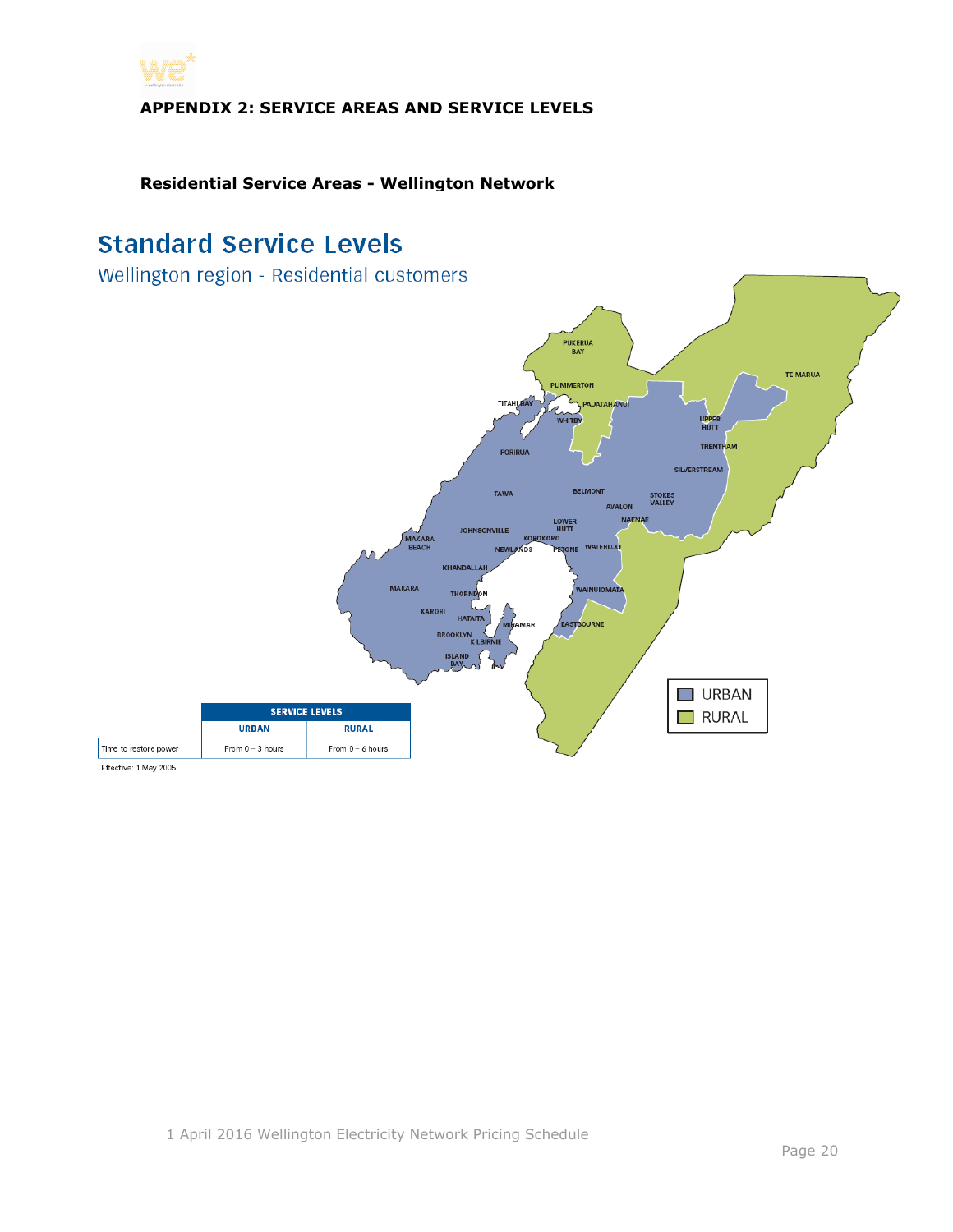

## **Commercial Service Areas - Wellington Network**



1 April 2016 Wellington Electricity Network Pricing Schedule